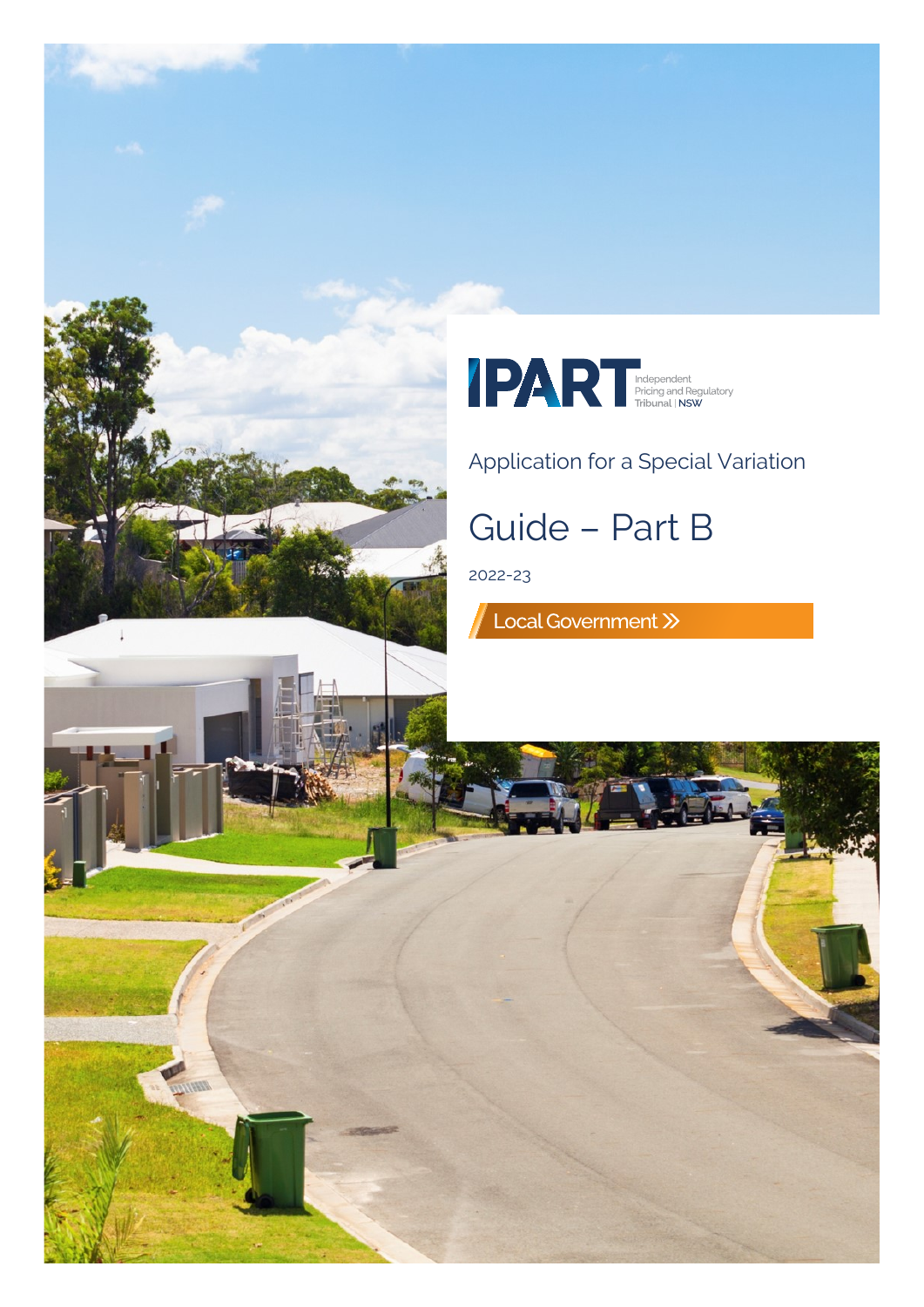Enquiries regarding this document should be directed to a staff member: Sheridan Rapmund (02) 9290 8430 Albert Jean (02) 9290 8413

#### **The Independent Pricing and Regulatory Tribunal (IPART)**

Further information on IPART can be obtained from [IPART's website.](https://www.ipart.nsw.gov.au/Home) 

#### **Acknowledgment of Country**

IPART acknowledges the Traditional Custodians of the lands where we work and live. We pay respect to Elders, past, present and emerging.

We recognise the unique cultural and spiritual relationship and celebrate the contributions of First Nations peoples.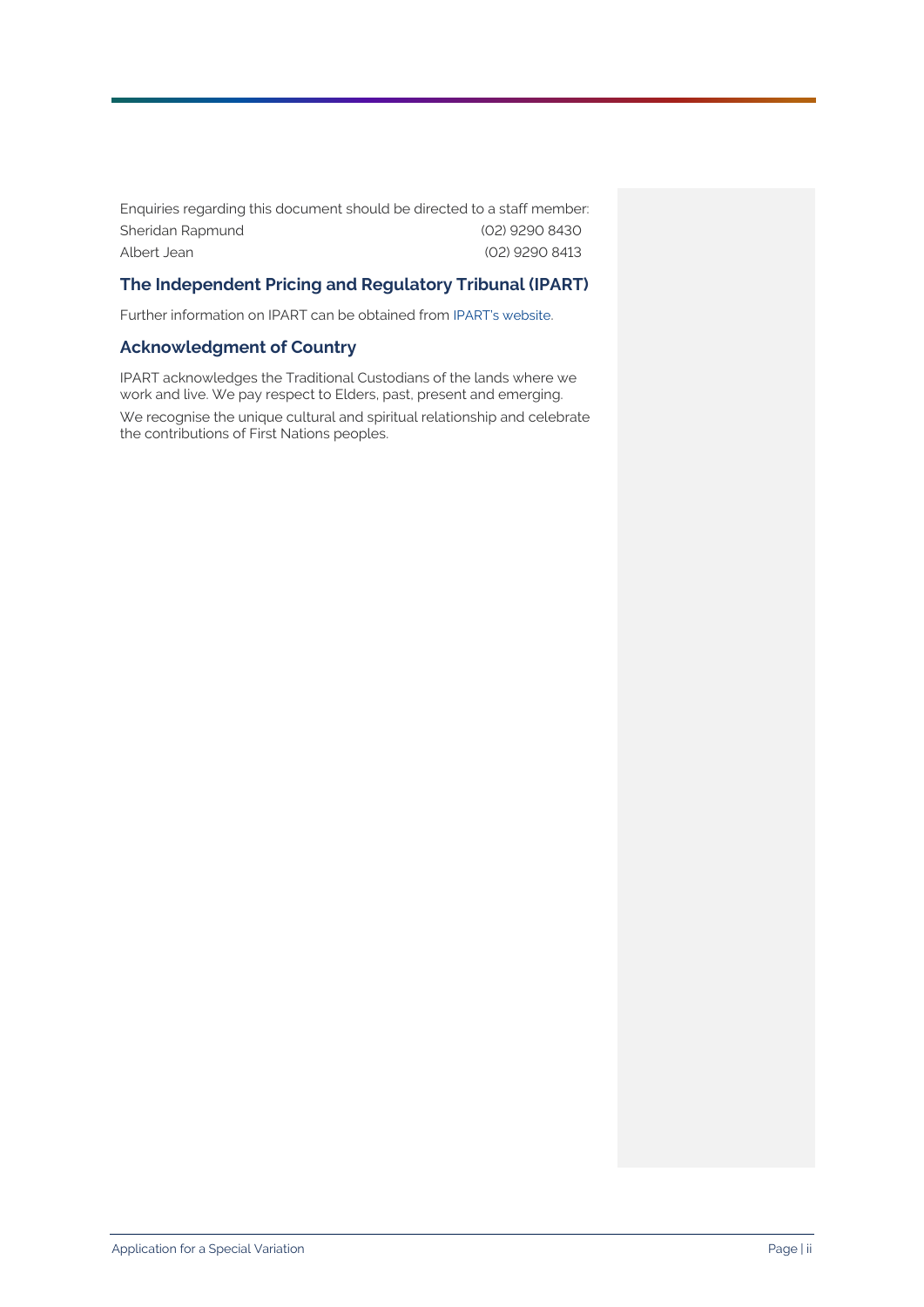## **Contents**

| $\mathbf{1}$   | <b>Preparing your application</b>                                      | 1                  |
|----------------|------------------------------------------------------------------------|--------------------|
| $\overline{2}$ | <b>Description and Context Questions</b>                               | $\overline{\bf 4}$ |
| $\mathbf{3}$   | <b>Criterion 1: Need for the variation</b>                             | 10                 |
| 4              | <b>Criterion 2: Community awareness and engagement</b>                 | 14                 |
| 5              | <b>Criterion 3: Impact on ratepayers</b>                               | 18                 |
| 6              | <b>Criterion 4: Exhibition of IP&amp;R documents</b>                   | 21                 |
| $\mathbf{7}$   | Criterion 5: Productivity improvements and cost containment strategies |                    |
|                |                                                                        | 25                 |
| 8              | <b>Criterion 6: Other relevant matters</b>                             | 28                 |
| 9              | <b>Council certification and contact information</b>                   | 29                 |
| <b>10</b>      | <b>List of Attachments</b>                                             | 30                 |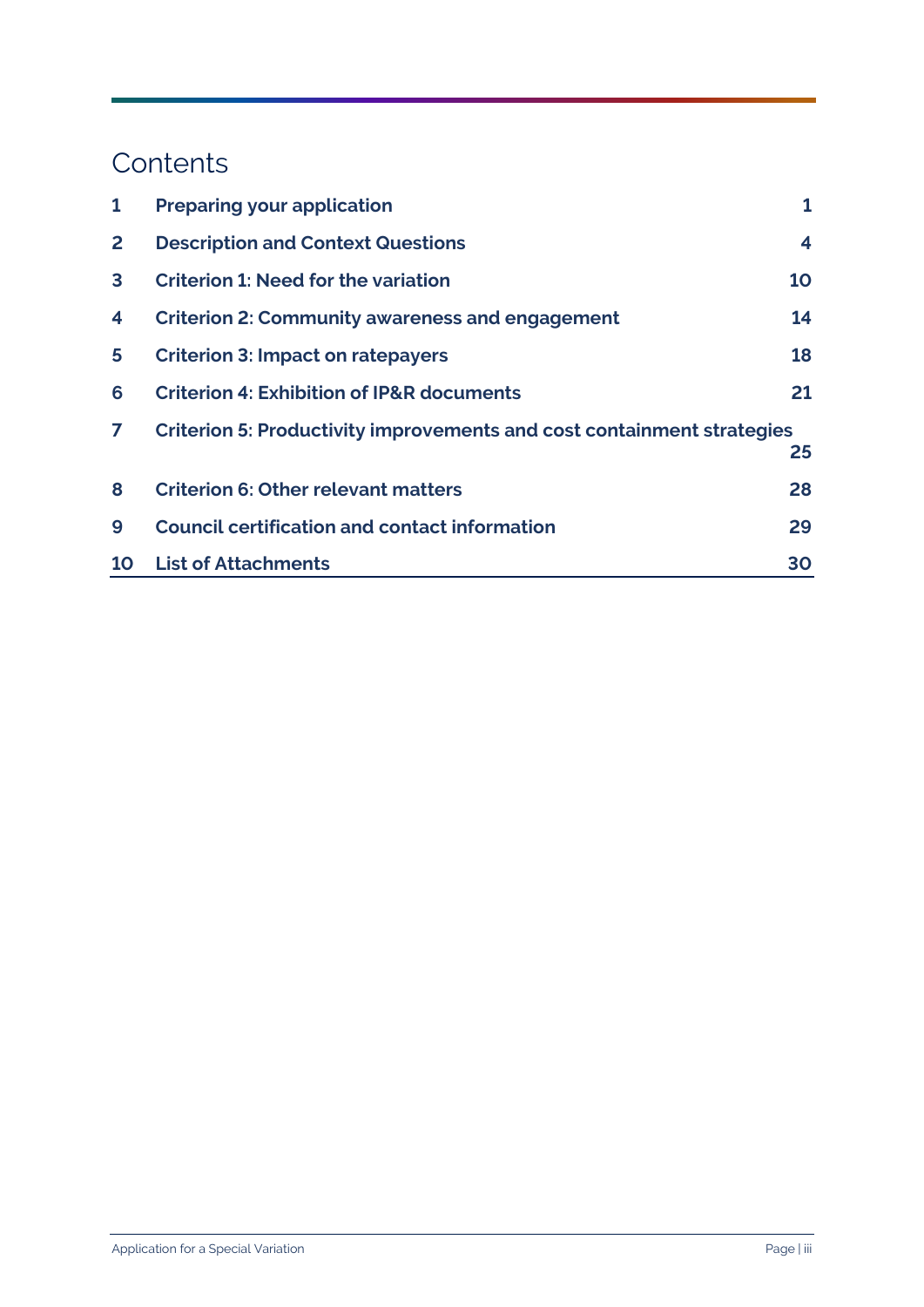## <span id="page-3-0"></span>1 Preparing your application

For special variation (SV) applications for 2022-23 IPART has prepared three separate documents, the **Special Variation Application Form Part A for 2022-23** (SV Application Form Part A) and **Special Variation Application Form Part B for 2022-23** (SV Application Form Part B) with this explanatory **Guide for SV Application Form Part B for 2022-23** (SV Application Guide).

The intention is to improve the readability of the completed SV Application Form Part B for ratepayers. This Guide is for council officers preparing the SV Application Form Part B. It provides instructions for completing the SV Application Form Part B, including how to attach supporting documents to enable IPART to assess councils' applications against the criteria in OLG's SV Guidelines<sup>[a](#page-3-1)</sup>. [\(website](https://www.ipart.nsw.gov.au/Home/Industries/Local-Government/For-Councils/Apply-for-a-special-variation-or-minimum-rate-increase))

References are provided to other IPART and OLG publications which contain information and guidance relevant for preparing the council's responses in the SV Application Form. It crossreferences the SV Application Form Part A 2022-23 (Excel spreadsheet) which must also be completed, and the Application Forms for an increase to minimum rates above the statutory limit (MR increase) which must be submitted if the council is applying for an MR increase (see Description and Context Question 3).

### Special Variation Application Forms

Councils applying to IPART for an SV to general income either under section 508(2) or section 508A of the *Local Government Act 1993* (NSW) must complete:

- Special Variation Application Form Part A 2022-23 (Excel spreadsheet) [\(website](https://www.ipart.nsw.gov.au/Home/Industries/Local-Government/For-Councils/Apply-for-a-special-variation-or-minimum-rate-increase))
- Special Variation Application Form Part B for 2022-23 (MS Word document) [\(website](https://www.ipart.nsw.gov.au/Home/Industries/Local-Government/For-Councils/Apply-for-a-special-variation-or-minimum-rate-increase))

New councils (i.e. formed by merger in 2016) can apply for an SV for 2022-23. Councils that have not fully harmonised rates, contact IPART for an alternative application form.

### Structure of the Application Form Part B

The SV Application Form Part B is structured to allow councils to provide the information we consider is necessary for us to assess an SV application according to the criteria for assessment in OLG's SV Guidelines.

The sections of the SV Application Guide are:

- Description and Context Questions
- Criterion 1: Need for the variation
- Criterion 2: Community awareness

<span id="page-3-1"></span><sup>a</sup> Office of Local Government (OLG), *Guidelines for the preparation of an application for a special variation to general income*, November 2020 (OLG Guidelines).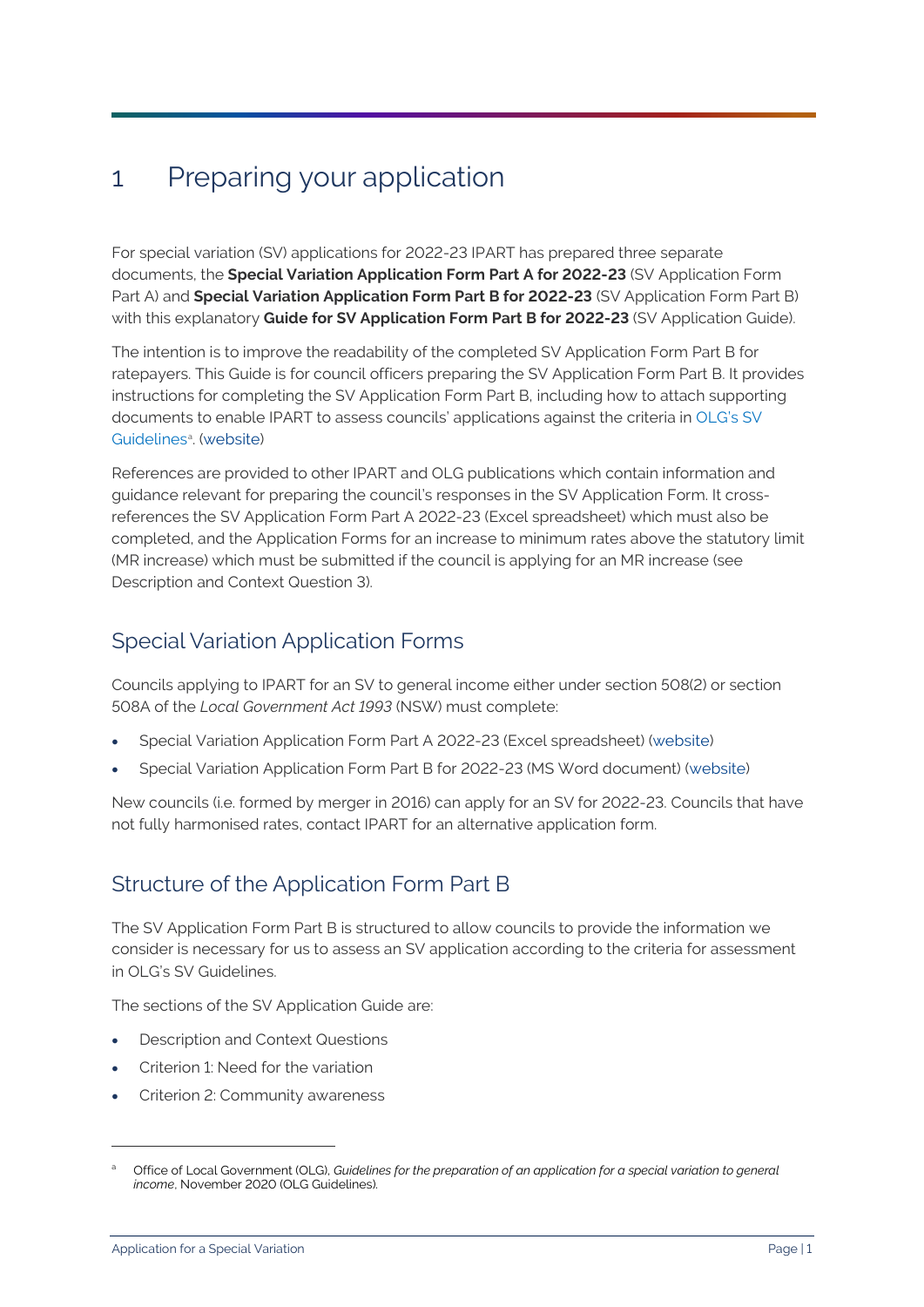- Criterion 3: Reasonable impact on ratepayers
- Criterion 4: Exhibition of relevant IP&R documents
- Criterion 5: Productivity improvements and cost containment
- Criterion 6: Other relevant matters
- Certification and contact information
- List of attachments

In the sections of the SV Application Form relating to the criteria there are:

**Questions** – asking for information IPART will take into consideration in assessing whether the council has satisfied the criterion.

**Question boxes** – asking questions with Yes/No answers or for councils to provide specific data without any commentary.

**Text boxes** – for councils to insert information. Responses should clearly cross-reference supporting documents.

**Tables of Attachments** – for councils to list all supporting documents relevant for the questions in each section which are attached to the council's application.

#### How much information should a council provide?

While the criteria for all types of SVs are the same, the OLG Guidelines state that the extent of evidence required for assessment of the criteria can alter with the scale and permanence of the SV proposed.

The amount of information that a council provides will be a matter of judgement for the council, but it should be sufficient for us to make an evidence-based assessment of the application. Generally, the extent of the evidence should reflect the size and complexity of the variation sought.

#### Attaching supporting material

We encourage councils when filling in this Application Form to present data in tables or summaries and include full versions of documents as attachments. Responses in the text boxes should clearly cross-reference where the information is in the supporting documents attached to the council's application. Extracts from IP&R documents and consultation material should be succinct and selected for relevance and significance.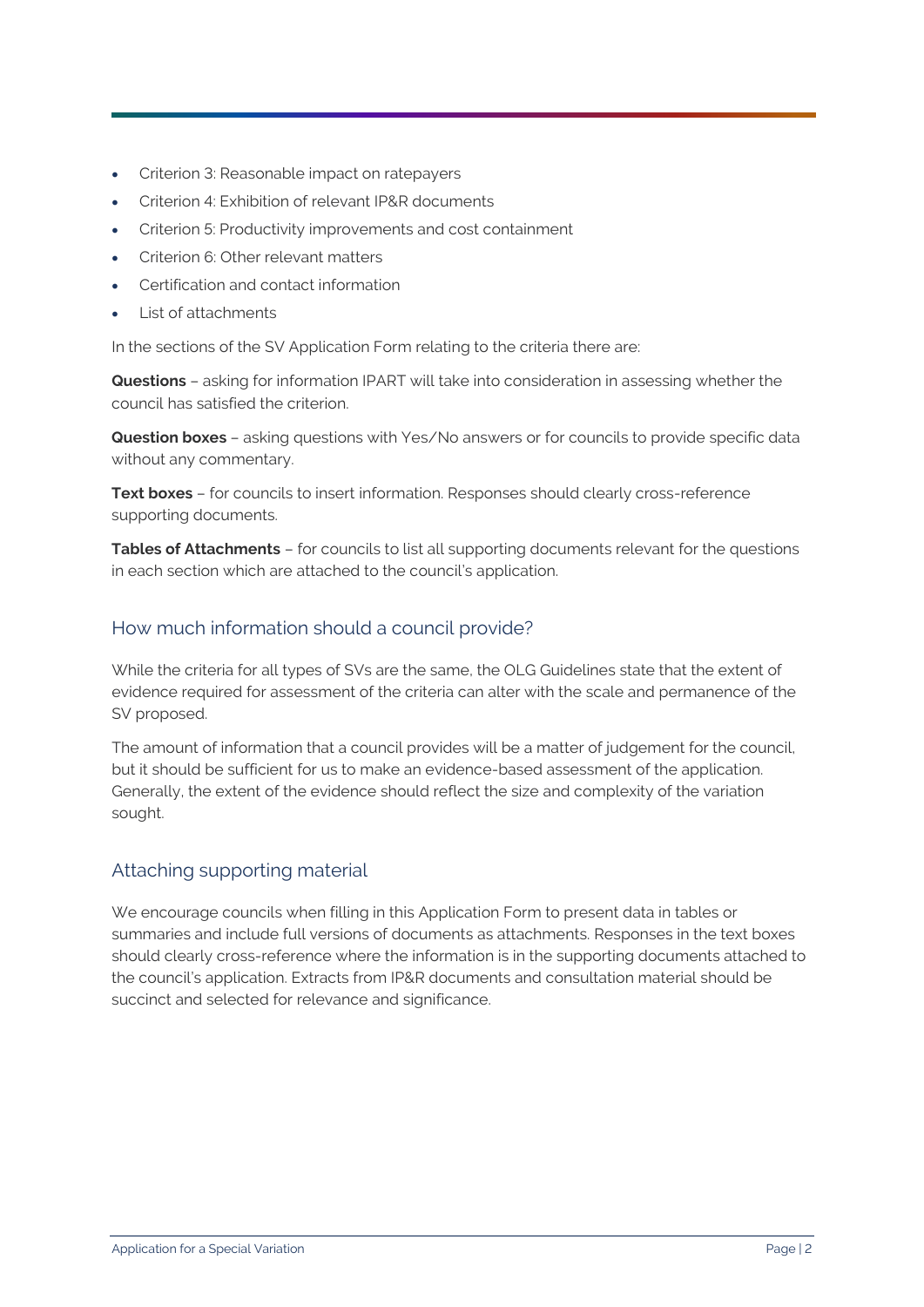#### Confidential content in supporting material

IPART will post all applications (excluding confidential content) on the IPART website. Examples of confidential content are those parts of a document which disclose the personal identity or other personal information pertaining to a member of the public, or a document such as a council working document that does not have formal status, or a document which includes commercialin-confidence content.

Councils should ensure supporting documents are redacted to remove confidential content where possible, or clearly marked as **CONFIDENTIAL**.

To protect confidential details in submissions from ratepayers, either redact or submit as a confidential attachment (see List of attachments).

#### Submitting the application online

Applications must be submitted through IPART's Council Portal by Monday, 7 February 2022.

- A file size limit of 10MB applies to the Application Form Part B.
- For supporting documents (Attachments) a file size limit of 200MB applies to public documents, and another 100MB to confidential documents.

Contact Arsh Suri on (02) 9113 7730 for assistance with using the Council Portal.

#### Publishing the council's application

Councils should also post their application on their own website for the community to access.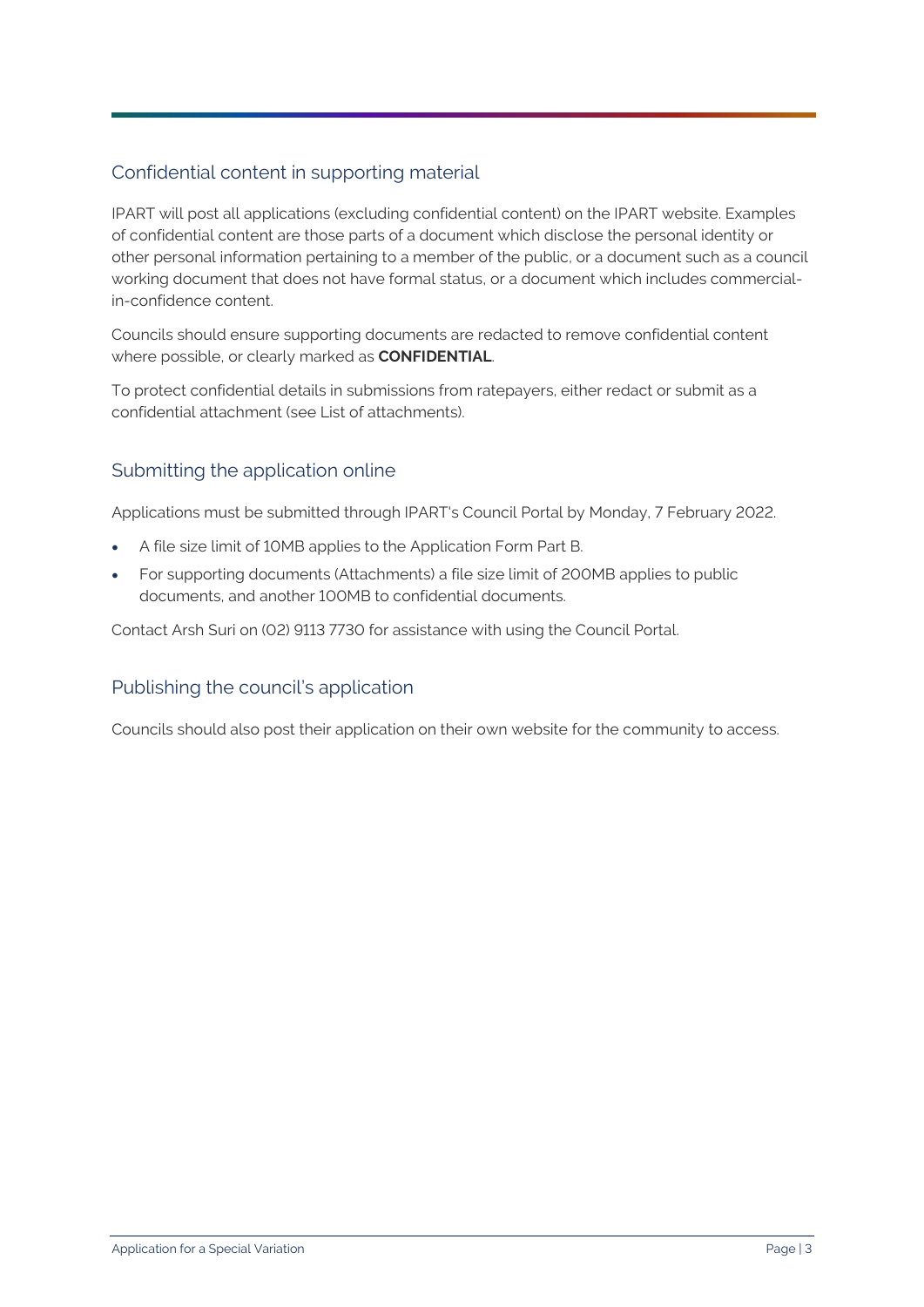## <span id="page-6-0"></span>2 Description and Context Questions

These questions seek information not tied to a specific criterion in the OLG guidelines. Councils should provide a response where the Question is relevant to its application.

#### Question 1: What is the type and size of the special variation the council is applying for?

This question attempts to characterise the SV, and a response could include:

- Whether the SV is a single year or multi-year SV (s 508(2) or s 508A).
- Whether the SV is permanent or temporary.
- For a multi-year SV, for how many years are increases proposed.
- For a temporary SV, for how long is the SV requested.
- Percentage increase sought in each year of the SV.
- For a multi-year SV, the cumulative percentage increase.

#### Question 2: What is the key purpose of the requested special variation?

In the **text box** indicate at the highest level the key purpose(s) of the proposed SV. The purposes could include one, or a combination of:

- improving financial sustainability
- maintaining existing services and service levels generally
- providing new or enhanced services or service levels for specific council operations
- implementing new projects or activities, e.g. environmental works
- reducing infrastructure backlogs for asset maintenance and/or renewals
- investing in new assets
- contributing to projects of regional significance
- meeting special cost pressures faced by the council
- meeting the shortfall where contributions for local infrastructure are capped.

This section should also include an outline of the key steps undertaken in reaching a decision to make an application.

#### Question 3: Is the council proposing to increase minimum rates in conjunction with the special variation?

Complete this question if the council proposes to increase minimum ordinary or special rates in conjunction with the SV for 2022-23.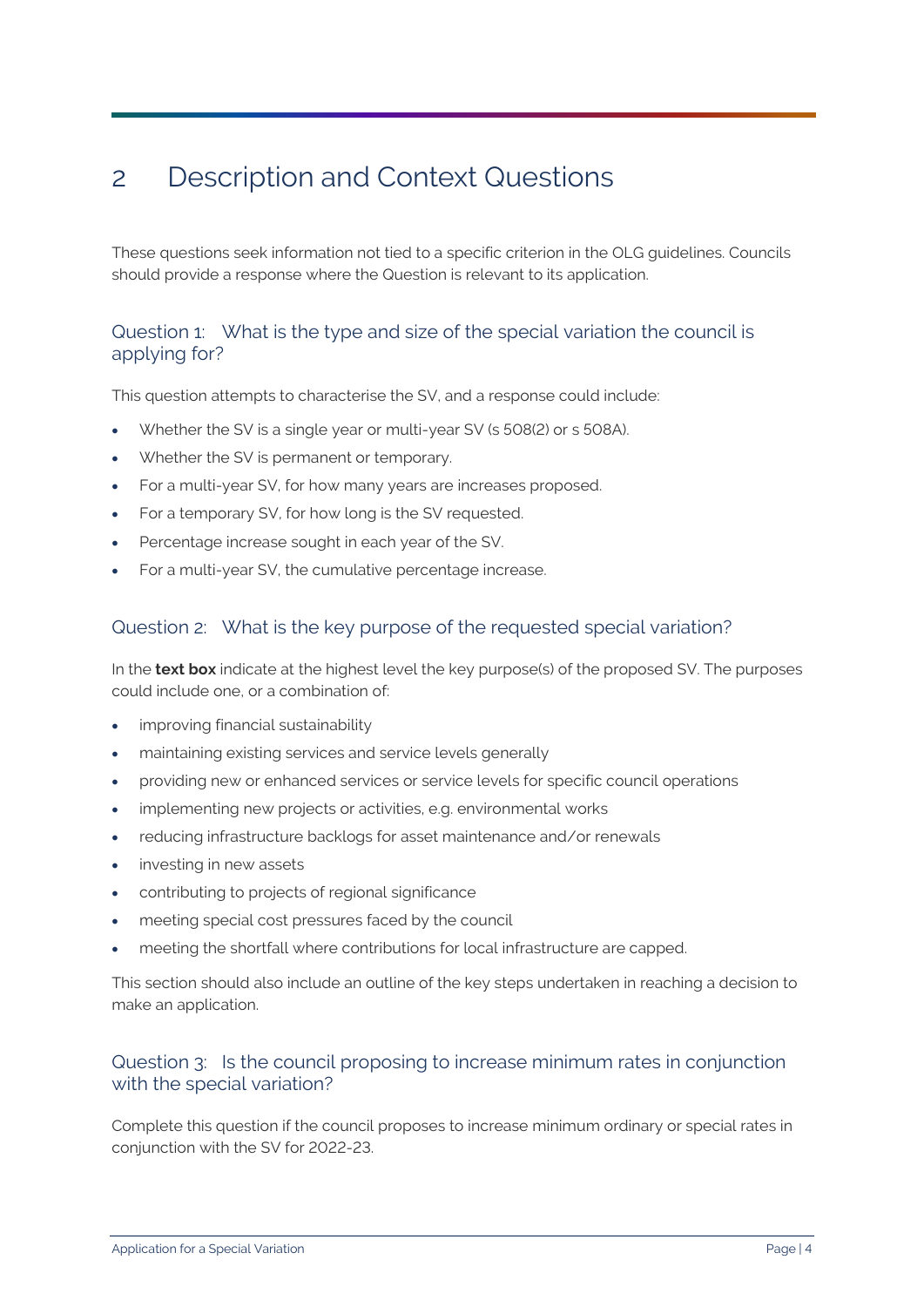Councils may have to submit a separate application for an increase to minimum rates (MR increase) in addition to applying for the SV.

A separate MR increase application is needed in the following circumstances:

- The council is currently charging a minimum ordinary rate *at or below the statutory limit*, and intends, as part of implementing the special variation, to apply a lower, higher or the same percentage increase as the requested special variation percentage, which would result in a minimum rate in any rating category or sub-category being *above the statutory limit* for the first time.
- The council is already charging a minimum ordinary rate *above the statutory limit*, and the council is seeking to increase a minimum rate by a percentage *higher than* the proposed special variation percentage increase for any year.

In these situations, councils should complete Minimum Rate Application Form Part B 2022-23 (Word document) [\(website](https://www.ipart.nsw.gov.au/Home/Industries/Local-Government/For-Councils/Apply-for-a-special-variation-or-minimum-rate-increase))

Councils **do not need** to submit a separate MR increase application if, in conjunction with the special variation, the proposed increase to minimum rates would result in minimum rates in all rating categories and/or sub-categories still being *below the statutory limit*.

To respond to this question, councils need only to provide the summary information required in the **question box**.

IPART will rely on data in the SV Application Form Part A and the MR Increase Application Form Part A for detailed information about how the proposed SV would increase minimum amounts of rates.

#### Question 4: Does the council have an expiring special variation?

If the council has an expiring SV, IPART requires additional information to ensure the Instrument approving a new SV accurately calculates the amount the council must remove from its general income before applying any adjustment to the council's general income which may be approved.

OLG's SV Guidelines specify that councils must contact OLG to confirm the calculation of the amount to be deducted from the council's general income for the expiring SV (section 5.1).

Complete this question if the council has a temporary SV which is due to expire:

- on 30 June 2022, or
- at the end of a later year in the period the requested SV would apply, and the council wants it to continue in place until it is due to expire.

A council should also complete this question if it has an SV which has been approved for the 2022-23 financial year or later years, but as part of the proposed SV, it is asking to terminate this SV early.

Councils created by merger in 2016 should complete this question if one of the former council areas has an expiring SV.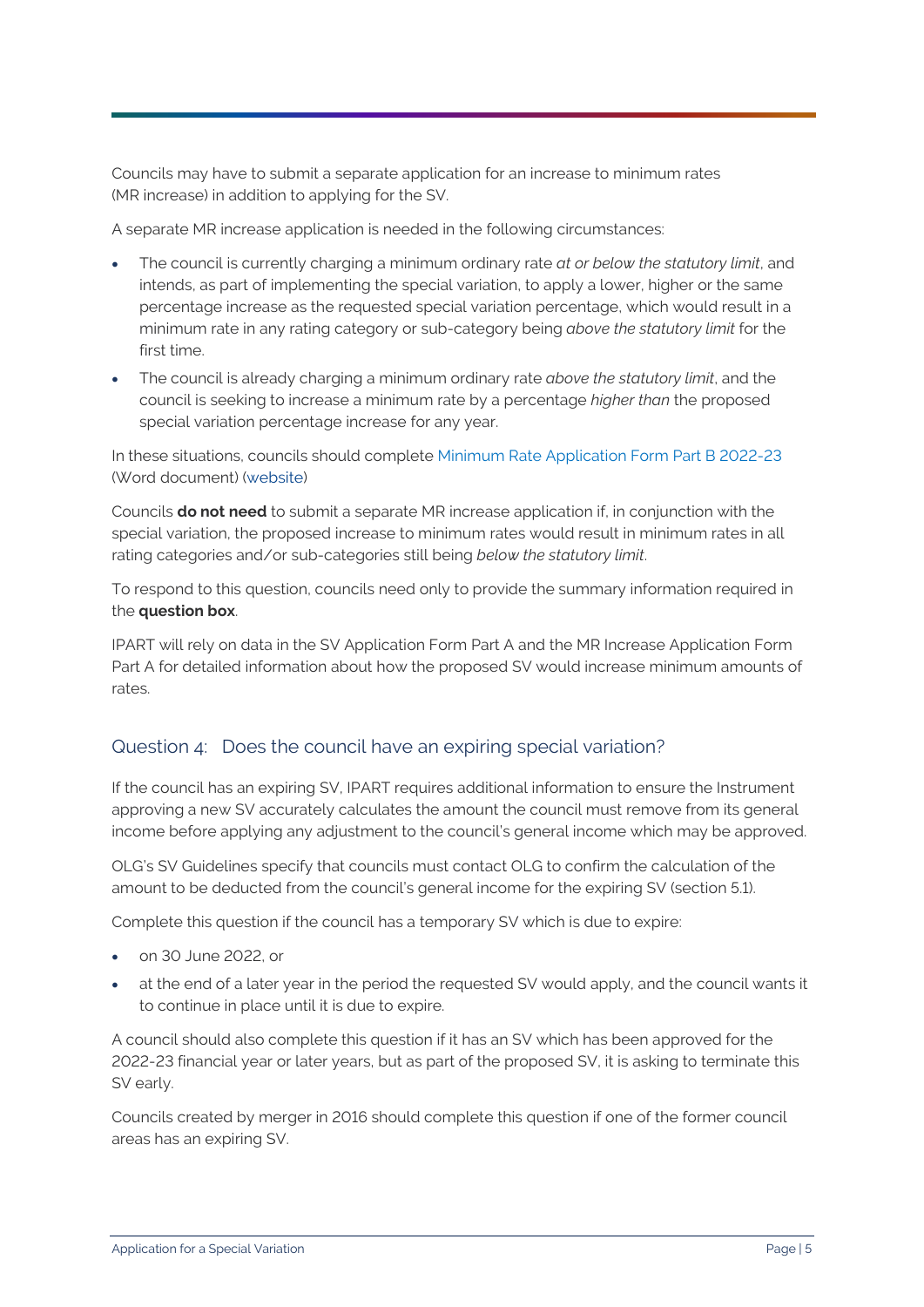The council must calculate the amount to be removed from general income when the SV expires in accordance with the method explained in Attachment 1 to the SV Guidelines. It should also seek confirmation of this calculation from OLG (SV Guidelines section 5.1) and attach OLG's advice to the Application Form.

Provide the information as requested in the **question box**.

#### Attachments required:

- Instrument(s) approving any SV which expires at the end of the current financial year or during the period covered by the proposed SV.
- OLG advice confirming calculation of the dollar amount to be removed from general income as a result of the expiring SV.

#### Question 5: Does the council have an existing (ongoing) s 508A special variation which applies in 2022-23?

If the council has an ongoing s 508A SV and is seeking additional changes to general income during the term of that existing SV, IPART will need to vary the original instrument if the additional SV is approved, rather than issuing an additional SV instrument to apply for 2022-23 (or later years).

The council should understand that by completing this application form and seeking a further change to the council's revenue path, it is, in effect, applying to IPART to vary the original instrument.

IPART will assess the application using the same broad criteria (see Criteria 1 to 6 in this SV Application Guide), as for any application for a new SV.

While IPART's assessment will typically focus on the additional percentage increase sought, we may also consider whether it is appropriate to maintain the existing component of the s508A SV, especially in light of any circumstances which are materially different from those in place when the original increase was approved.

OLG's SV Guidelines (Section 6) now include additional items in the list of factors which IPART may take into account, one of which is compliance with conditions in instruments approving previous SVs. When assessing applications for SVs in 2022-23 IPART will also take into consideration the council's compliance with conditions in instruments approving SVs in the previous five years.

The council's application should to be clear about whether the information provided is in relation to the incremental increase being sought or the total cumulative increase that would be reflected in a varied instrument if the additional increase is approved.

Complete this question if the council has an existing s508A multi-year SV instrument which approves an increase to general income above the rate peg for 2022-23 and future years within the period covered by the council's SV application.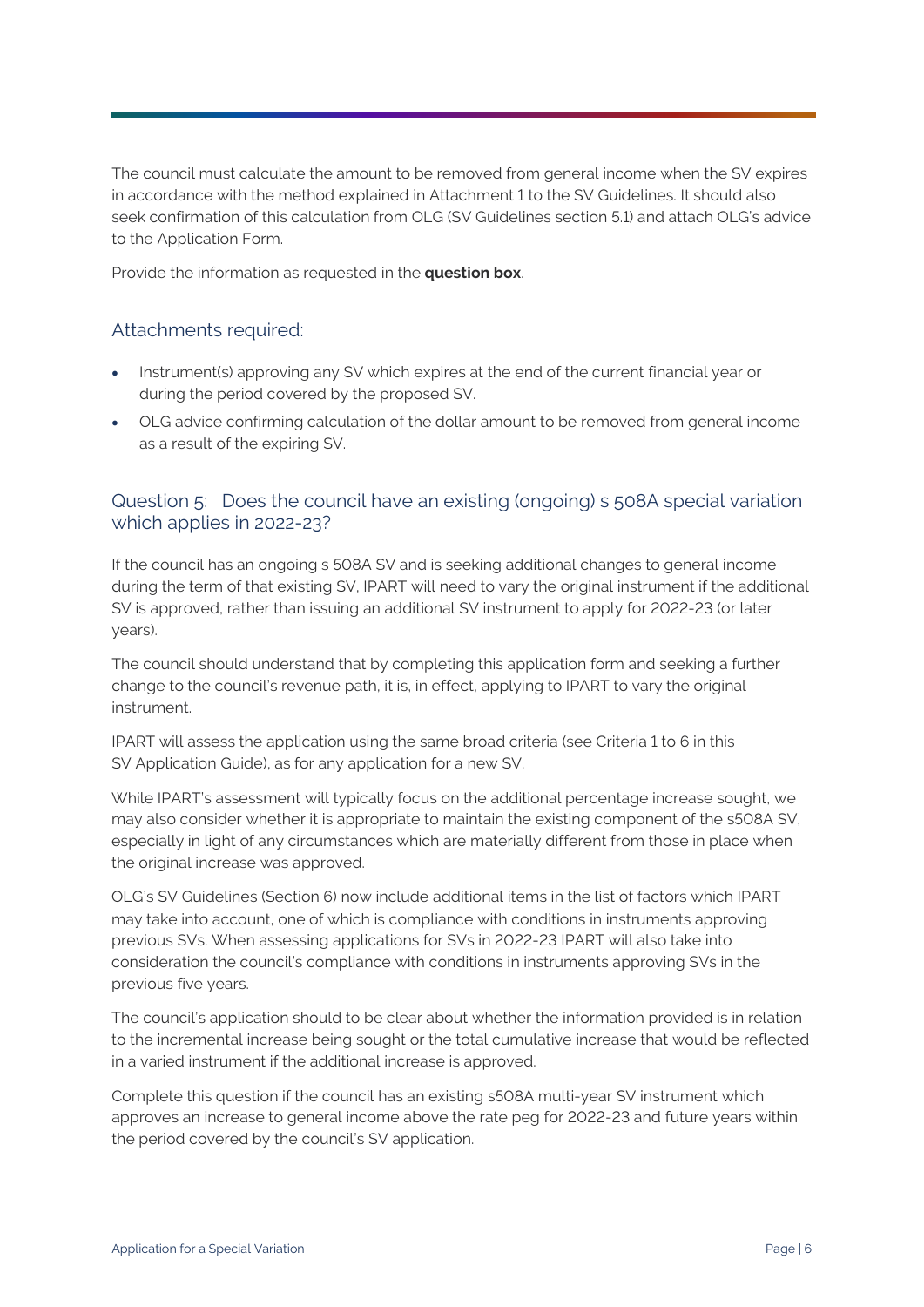Councils created by merger in 2016 should complete this question if one of the former council areas has an existing SV.

You do not need to complete this question if, as part of the proposed SV, the council is asking to terminate as of 30 June 2022 the s 508A multi-year SV which would otherwise continue to apply. If this situation exists, the council should have completed Question 4.

In the text box, summarise the council's actions in complying with conditions in the instrument approving the original SV.

Supporting documents could include extracts from annual reports or any other publications in which compliance with the terms of the SV has been reported to ratepayers.

#### Attachments required:

- A copy of the instrument approving the SV.
- A declaration by the General Manager as to the council's compliance with the conditions applying to the SV included in the instrument of approval.
- Supporting documents providing evidence of the council's actions to comply with the conditions in the Instrument(s).

#### Question 6: Has IPART approved a special variation for the council in the past five years?

When assessing applications for SVs in 2022-23 IPART will take into consideration the council's compliance with conditions in instruments approving SVs in the previous five years. OLG's SV Guidelines (Section 6) now include additional factors which IPART may take into account, one of which is compliance with conditions in instruments approving previous SVs.

Complete this question only if IPART has approved an SV for the council in the past five years.

Councils created by merger in 2016 should complete this question if IPART has approved an SV for one of the former council areas in the past five years.

You **do not need** to complete the text box for this question if the relevant information has been provided in the council's response to Question 5.

In the **text box,** summarise the council's actions in complying with conditions in the relevant instrument(s).

Supporting documents could include extracts from annual reports or any other publications in which compliance with the terms of the SV has been reported to ratepayers.

#### Attachments required:

- A copy of the relevant instrument/s approving SVs issued by IPART in the past five years.
- A declaration by the General Manager as to the council's compliance with the conditions applying to the SV included in IPART's Instrument of approval.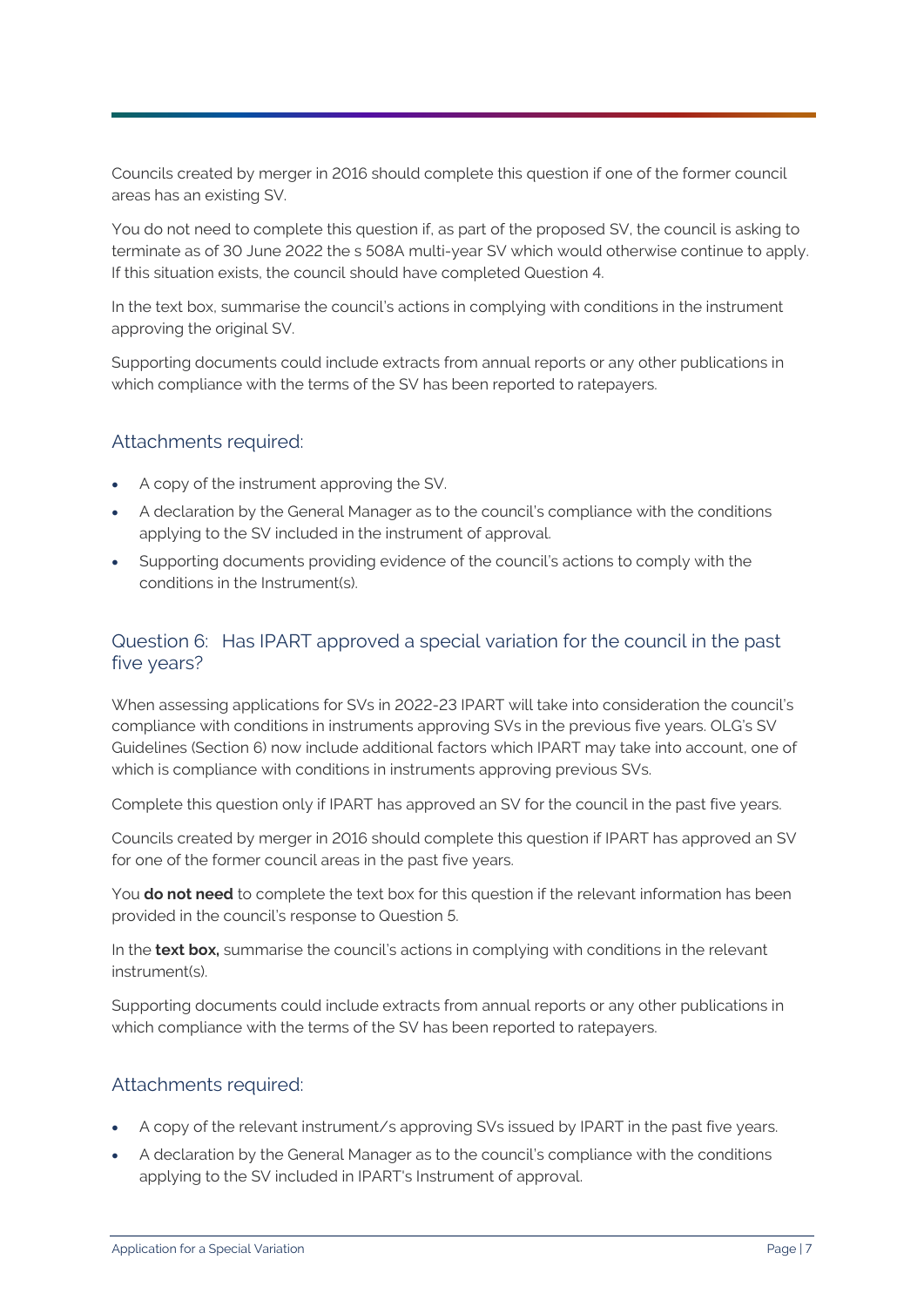• Supporting documents providing evidence of the council's actions to comply with the conditions in the Instrument/s.

#### Question 7: Does a project to be funded by the special variation require a capital expenditure review?

Complete **the question box** if the council intends to use any of the additional general income the council would receive if IPART approves the SV to undertake major capital project(s) which require a capital expenditure review.

OLG's Capital Expenditure Guidelines require a capital expenditure review for projects that are not exempt and cost in excess of 10% of council's annual ordinary rates revenue or \$1 million (GST exclusive), whichever is the greater (see OLG Circular 10-34).

A capital expenditure review is a necessary part of a council's capital budgeting process and should have been undertaken as part of the IP&R requirements in the preparation of the Community Strategic Plan and Resourcing Strategy.

#### Question 8: Is the council a new council created by merger in 2016?

In the past three years, the NSW Government required new councils created by merger in 2016 to maintain pre-merger rate paths for the next three rating years (the 'rate path protection period'). These councils were subject to a 'rate freeze', as they were not eligible to apply for an SV or MR increase in the rate path protection period.

The *Local Government Act 1993 (LG Act)* was amended in June 2019 to extend the rate path protection period by 12 months, unless a council chooses to opt-out of the extension. On 21 October 2019 the Minister for Local Government issued an amendment to the original Ministerial Determination under section 218CB(4) of the *Local Government Act 1993* which:

- removes certain councils from the rate path protection
- permits other councils to apply if they have determined during their integrated planning and reporting that there is a need for an SV or to increase minimum rates.

IPART will assess applications for an SV from such councils according to the same criteria and in the same way as applications for all other councils. However new councils will need to provide additional information to demonstrate how they meet the criteria relating to financial need, community awareness and engagement, and impact on ratepayers. Councils should refer to the sections relevant to those criteria in this SV Application Guide to determine the additional information which must be provided.

Complete this question only if the council was created by merger in 2016.

In the **text box** explain the basis for the council being eligible to apply for an SV for 2022-23.

The council should also have completed, as relevant for any of the council areas comprising the newly-merged council:

• Question 4 for a temporary SV due to expire in June 2022 or beyond.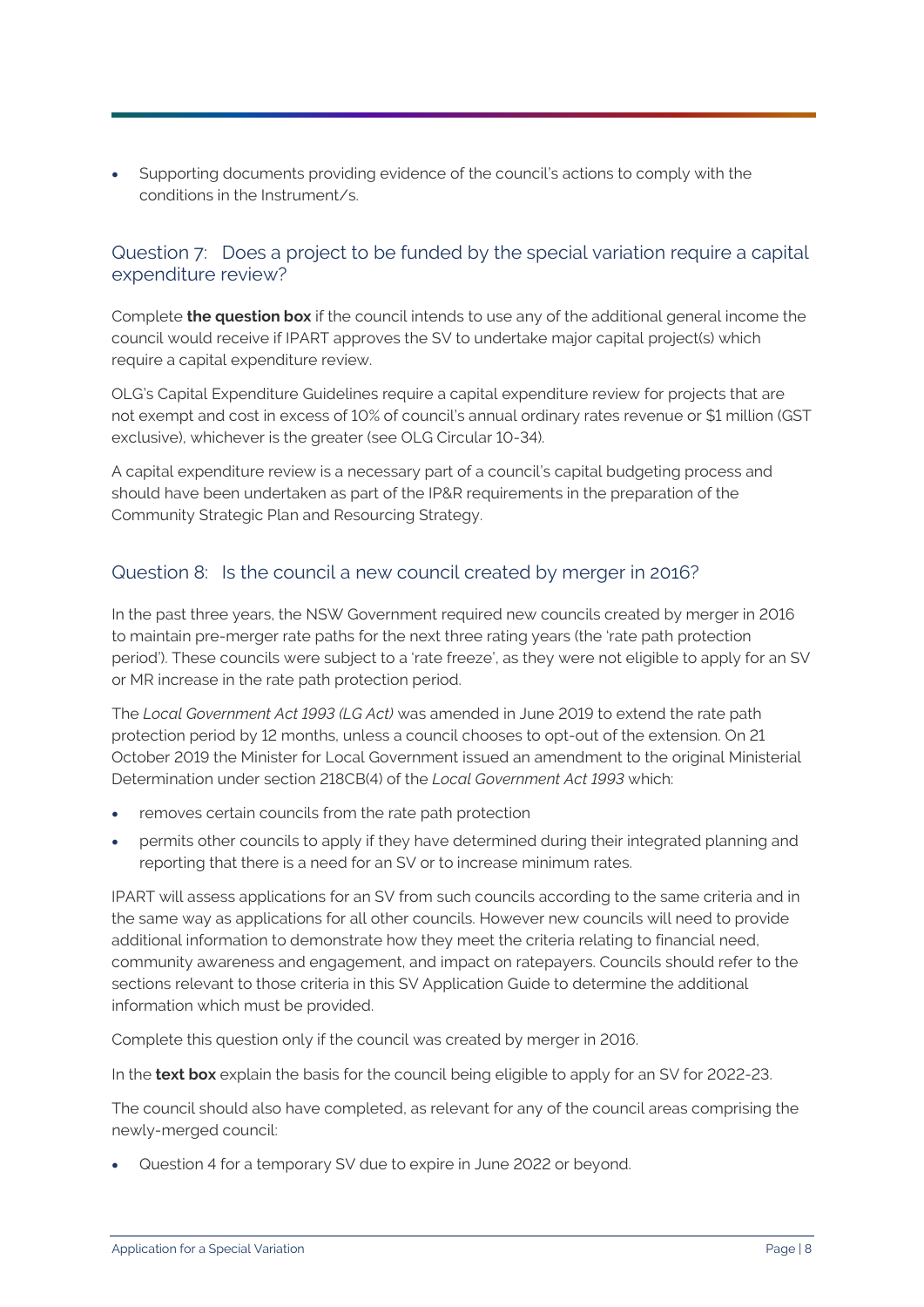- Question 5 for an ongoing section 508A SV.
- Question 6 for an SV approved in the past five years.

#### Question 9: Does the council have deferred rate increases available to it?

Complete **the question box** if council has decided not to apply the full percentage increases available to it in one or more previous years under section 511 of the Local Government Act.

The LG Act was amended in 2020 to allow councils to catch-up any deferred rate increases over a period of 10 years.

In assessing this criterion, IPART will take into account whether a council has a large amount of revenue yet to be caught up over the next several years, and it should explain in its application how that impacts on its need for the special variation.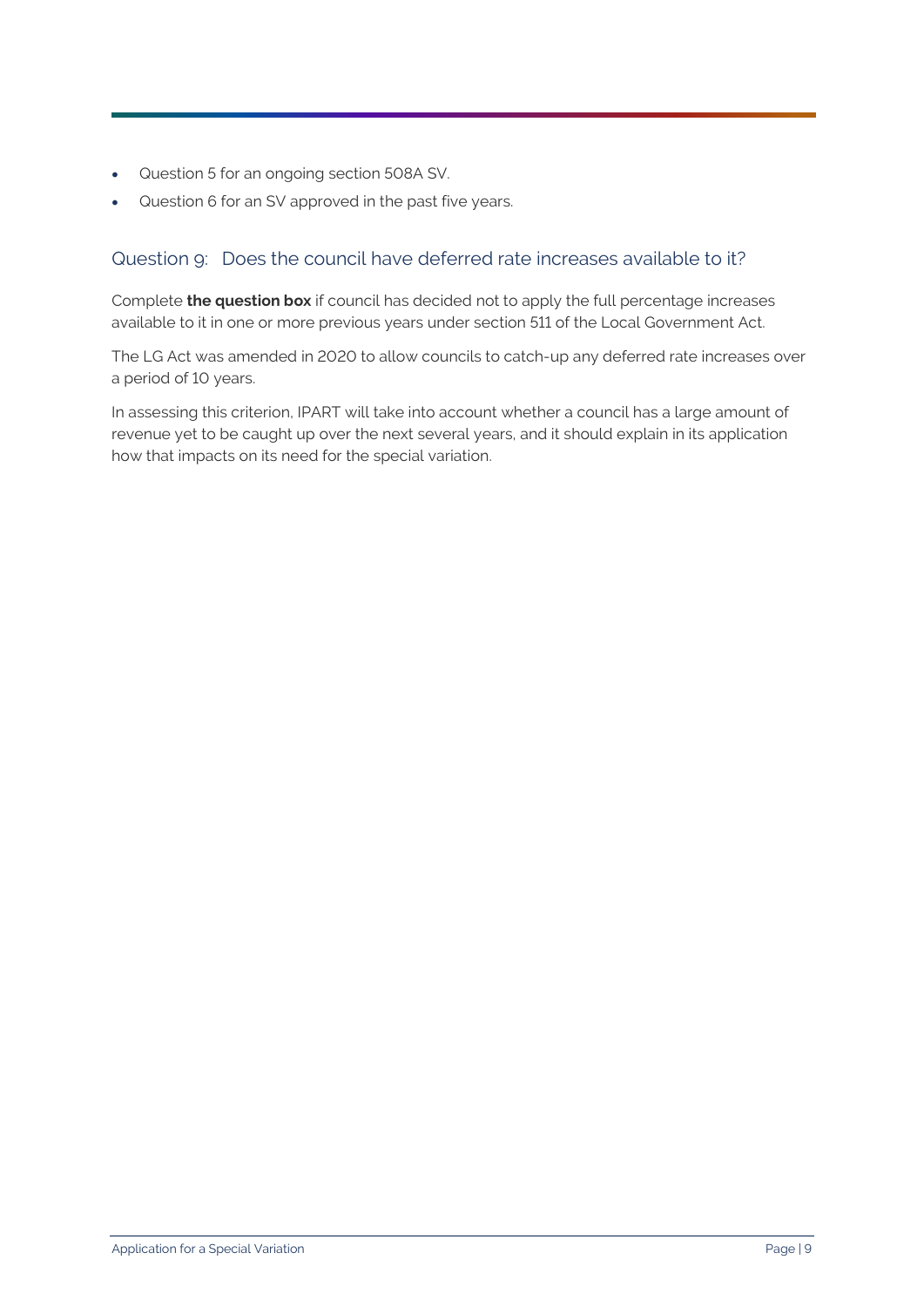## <span id="page-12-0"></span>3 Criterion 1: Need for the variation

The Criterion 1 in the OLG Guidelines is:

The need for, and purpose of, a different revenue path for the council's General Fund (as requested through the special variation) is clearly articulated and identified in the council's IP&R documents, in particular its Delivery Program, Long Term Financial Plan and Asset Management Plan where appropriate. In establishing need for the special variation, the relevant IP&R documents should canvass alternatives to the rate rise. In demonstrating this need councils must indicate the financial impact in their Long Term Financial Plan applying the following two scenarios:

- Baseline scenario General Fund revenue and expenditure forecasts which reflect the business as usual model, and exclude the special variation, and
- Special variation scenario the result of implementing the special variation in full is shown and reflected in the General Fund revenue forecast with the additional expenditure levels intended to be funded by the special variation.

The IP&R documents and the council's application should provide evidence to establish this criterion. This could include evidence of community need /desire for service levels/projects and limited council resourcing alternatives.

Evidence could also include the analysis of the council's financial sustainability conducted by Government agencies.

In assessing this criterion, IPART will also take into account whether and to what extent a council has decided not to apply the full percentage increases available to it in one or more previous years under section 511 of the Local Government Act. If a council has a large amount of revenue yet to be caught up over the next several years, it should explain in its application how that impacts on its need for the special variation.

To satisfy Criterion 1: Need for the variation (Financial need) the council should demonstrate three elements:

- 1. The community's need for, and the purpose of the proposed SV.
- 2. The impact on the council's financial sustainability using revenue and expenditure forecasts under baseline, special variation and baseline with special variation expenditure scenarios.
- 3. The Council's IP&R documents clearly articulate the proposed SV and alternatives to the rate rise.

Refer to OLG's Guidelines Section 3.1 for the criterion in full.

Refer also to the IPART publication, *Special Variations in 2022-23 – Information Paper.*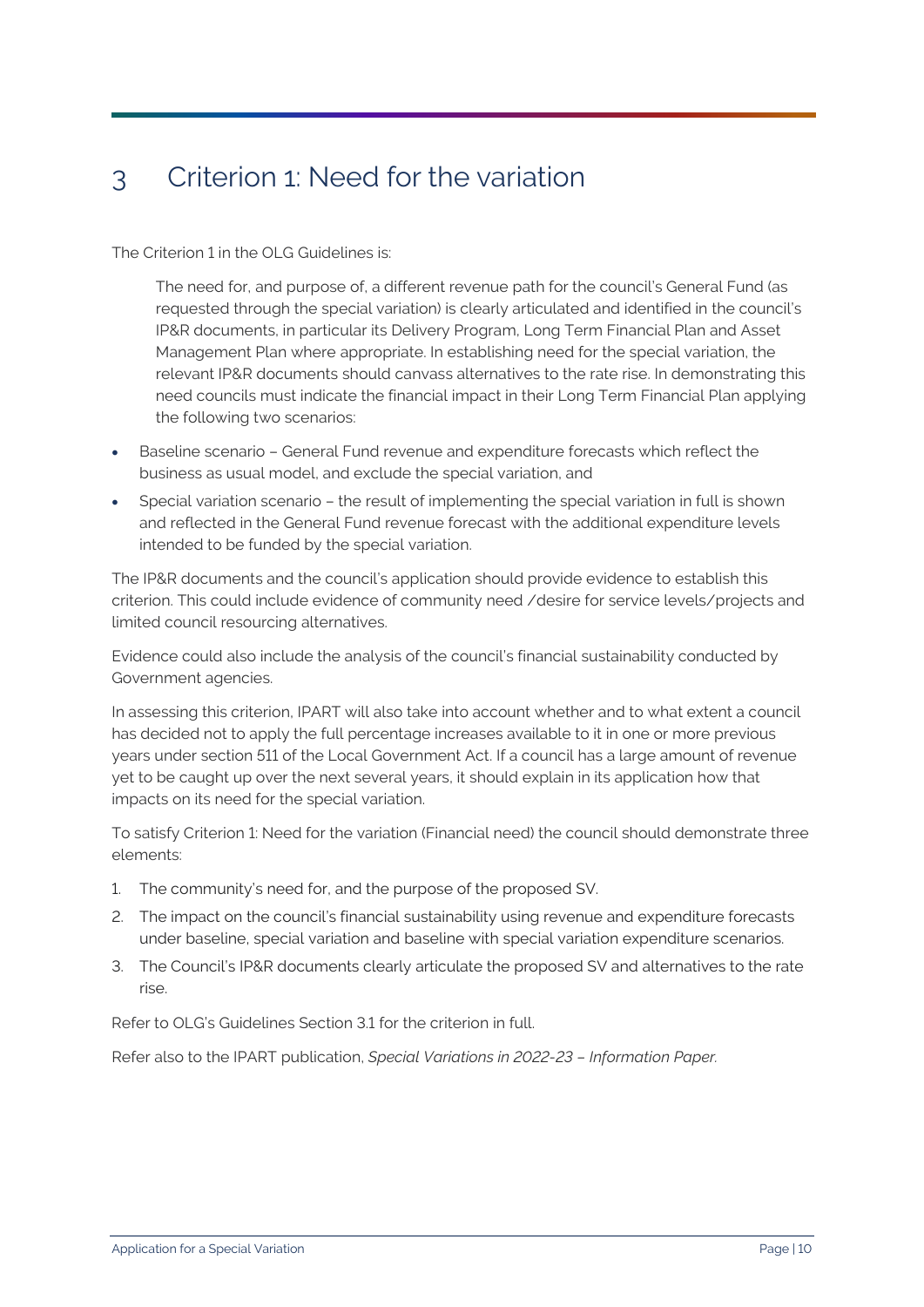### How to respond for Criterion 1

The response to this criterion should summarise the council's case for the proposed SV. It is necessary to show how the council has identified and considered its community's needs, as well as alternative funding options (to a rates rise).

You should include extracts from, or references to, the IP&R document(s) that demonstrate how the council meets this criterion.

Information and financial analysis contained in the council's IP&R documents and its application should demonstrate the financial need for the proposed SV. IPART will undertake its own analysis of the council's financial performance under scenarios with and without the SV, as explained in Box 1.1. The council's response to Criterion 1 should use the terminology included in Box 1.1.

#### Box 1 IPART analysis of financial need using information in the council's application for a special variation

IPART uses information provided by the Council in its application to assess the impact of the proposed SV on the Council's financial performance and financial position in relation to its operating result and infrastructure spending.

Based on the Council's application and LTFP (where appropriate), we calculate financial forecasts under three scenarios:

- 1. **The Proposed SV Scenario** which includes the Council's proposed SV revenue and expenditure.
- 2. **The Baseline Scenario** which shows the impact on the Council's operating and infrastructure assets' performance without the proposed SV revenue and expenditure.
- 3. **The Baseline with SV expenditure Scenario** which includes the Council's full expenses from its proposed SV, without the additional revenue from the proposed SV. This scenario is a guide to the Council's financial sustainability if it still went ahead with its full expenditure program included in its application but could only increase general income by the rate peg percentage.

When responding to the three questions for Criterion 1, some councils will need to provide additional information, tailored to the specific circumstances of their application.

If the council **is a merged council**, the response should provide analysis and financial data from the council's IP&R planning to show how the need for an SV (and MR increase, if relevant) will assist in the transition from the rates path protection.

If the council has **an ongoing SV**, while the response should focus on the additional percentage increase to general income being sought, it should also specify: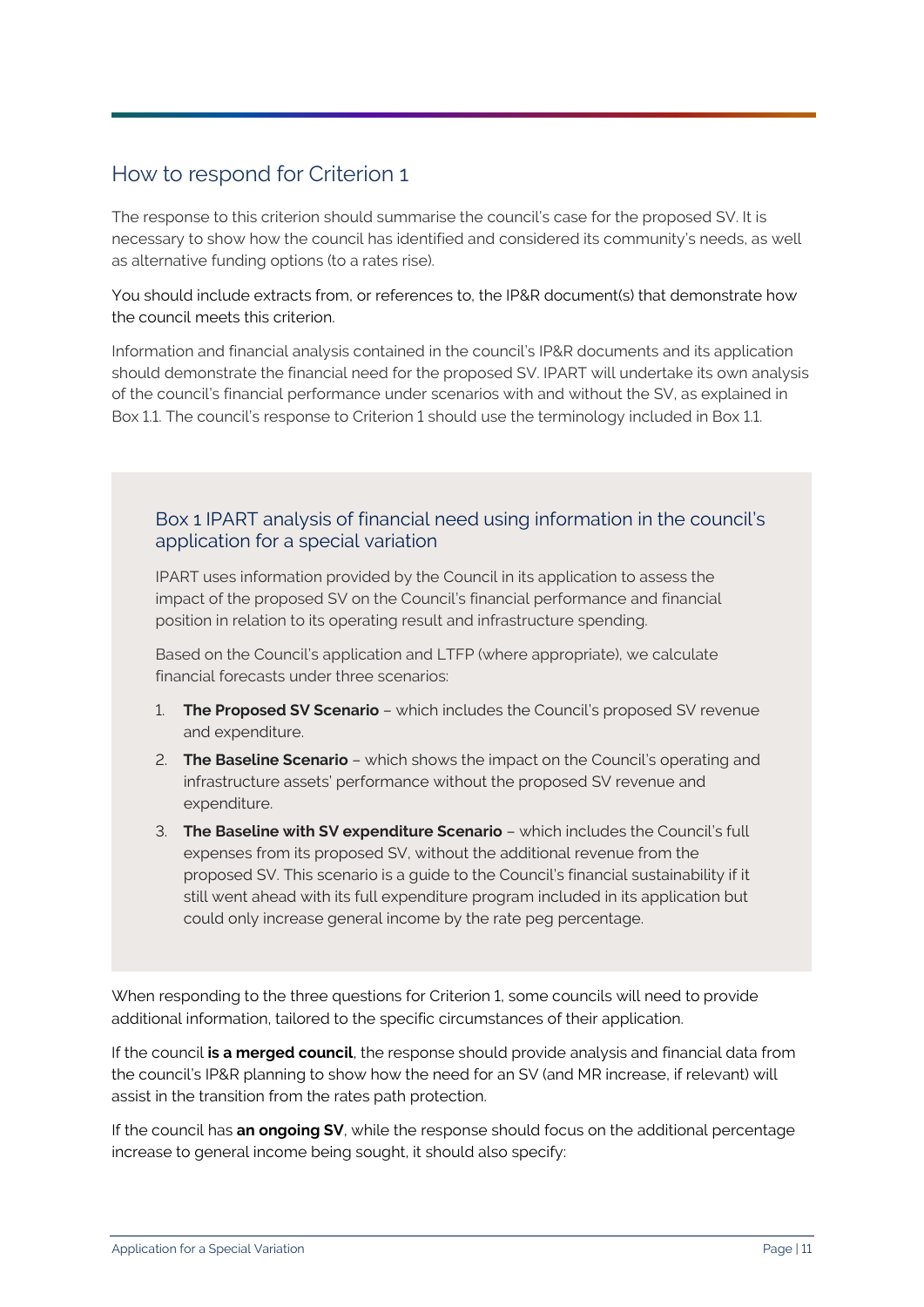- How the council has implemented the program of expenditure funded by the existing SV income.
- Whether any circumstances relating to the financial need for the additional revenue changed since it was approved, for example the council has received grant funding or income from other sources for the project.
- How changed circumstances have given rise to the need for an additional increase to general income.
- How closely revenue and expenditure in past years matched the projections made in the council's LTFP when applying for the original, and if relevant, the reasons for any significant differences.

Where the council **proposes to increase the minimum amount of rates** in conjunction with the SV, the responses to the questions should include information about the MR increases where relevant. However, the council should explain the council's rationale for increasing minimum rates above the statutory limit when completing the MR Increase Application Form Part B in relation to Criterion 1: Rationale.

#### Question 1.1 Case for special variation – How did the council establish the need for the special variation?

In the **text box,** the council's response should summarise and explain:

- How the council identified and considered the community's needs and desires in relation to matters such as levels of service delivery and asset maintenance and provision.
- How the decision to seek higher revenues above the rate peg was made.
- Which other options for were examined, such as changing expenditure priorities or using alternative modes of service delivery.
- Why the proposed SV is the most appropriate option: for example, typically other options would include introducing new or higher user charges and/or an increase in loan borrowings, public private partnerships or joint ventures.
- How the proposed SV affects the Long Term Financial Plan forecasts for the General Fund, and how this relates to the need the council identified. Our assessment will also consider the assumptions which underpin the council's Long Term Financial Plan forecasts.
- If the need for the expenditure is not required to meet a financial need, the council should provide evidence of the community's desires for the services or assets to be funded by the proposed SV and its willingness to pay for them.

#### Question 1.2 Financial sustainability of the council – What will be the impact of the proposed special variation?

The proposed SV may be intended to improve the council's underlying financial position for the General Fund, or to fund specific projects or programs of expenditure, or a combination of the two. We will consider evidence about the council's current and future financial sustainability and the assumptions it has made in coming to a view on its financial sustainability.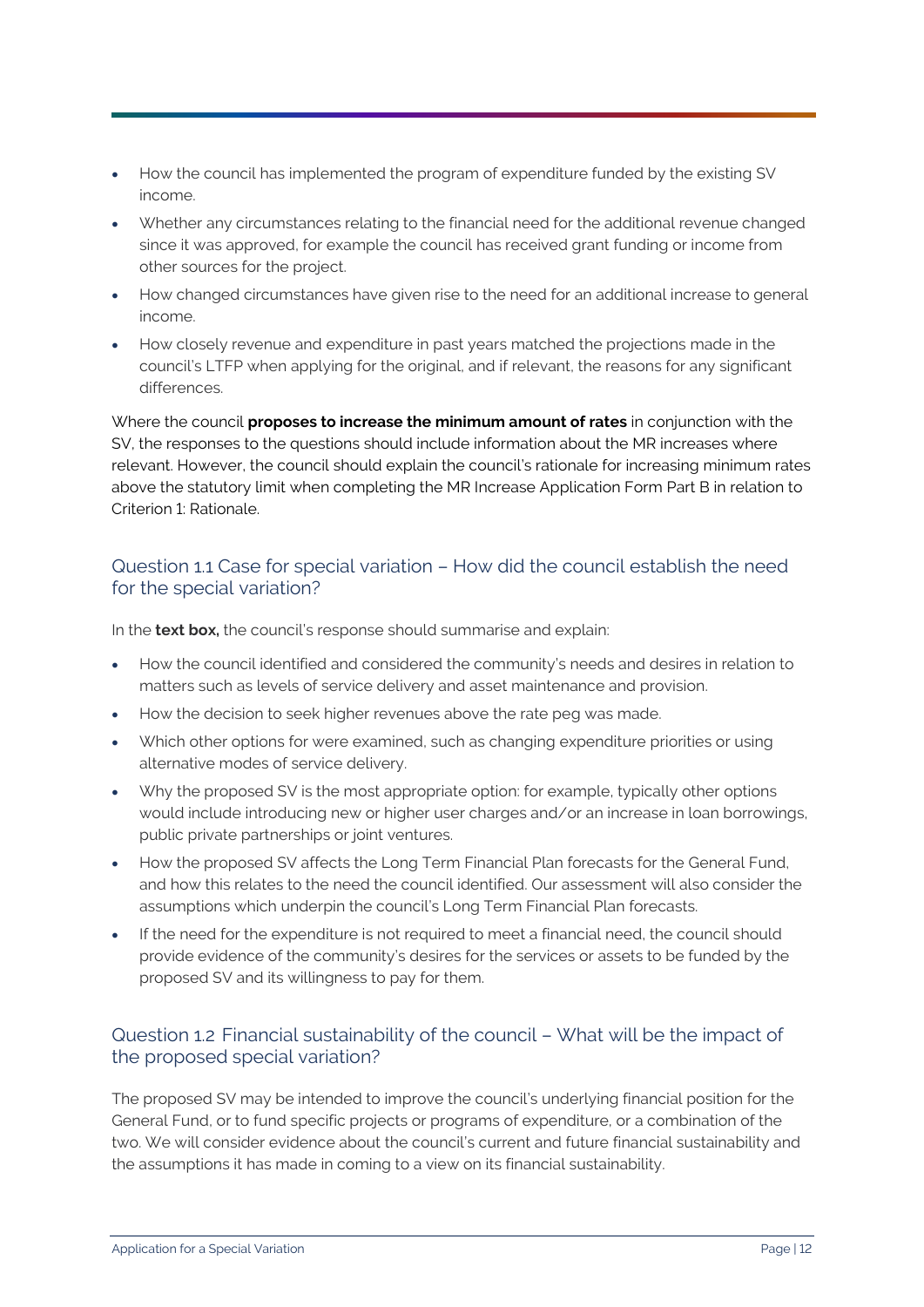In the **text box**, the council's response should explain:

- The council's understanding of its current state of financial sustainability, its long-term projections based on alternative scenarios and assumptions about revenue and expenditure.
- Any external assessment of the council's financial sustainability (e.g. by auditors, NSW Treasury Corporation), indicating how such assessments of the council's financial sustainability are relevant to supporting the decision to apply for an SV.
- The council's view of the impact of the proposed SV on its financial sustainability.

#### Question 1.3 Financial indicators – What will be the impact of the proposed special variation on key financial indicators over the 10-year planning period?

The council's response should indicate how the proposed SV would affect the council's key financial indicators (General Fund) over the 10-year planning period. It should include an analysis of council's performance based on key indicators, both current and forecast (this may be presented as an addendum to the Long Term Financial Plan).

#### Question 1.4 Deferred rate increases available under section 511 of the Local Government Act

In the text box, council's response should explain:

- The quantum of any deferred rate increases
- Why the rate increases were deferred
- When they were deferred, include the council resolution if applicable
- When is council proposing to catch up on these deferred rates and if this has been incorporated into the LTFP
- How do the deferred rates impact on the council's need for the special variation and its cumulative impact on ratepayers' capacity to pay.

#### Attachments for Criterion 1

In the **table provided**, list all attachments to the application which the council relies on to demonstrate how it has met Criterion 1.

The Delivery Program and Long Term Financial Plan are mandatory attachments.

Where relevant, other attachments could include other IP&R documents such as the Community Strategic Plan, Asset Management Strategy and/or Plan(s), or the previous year's Operational Plan (i.e. for 2021-22) if it contains relevant information, reports by other agencies (e.g. TCorp's report on the council's financial sustainability), or reports commissioned by the council.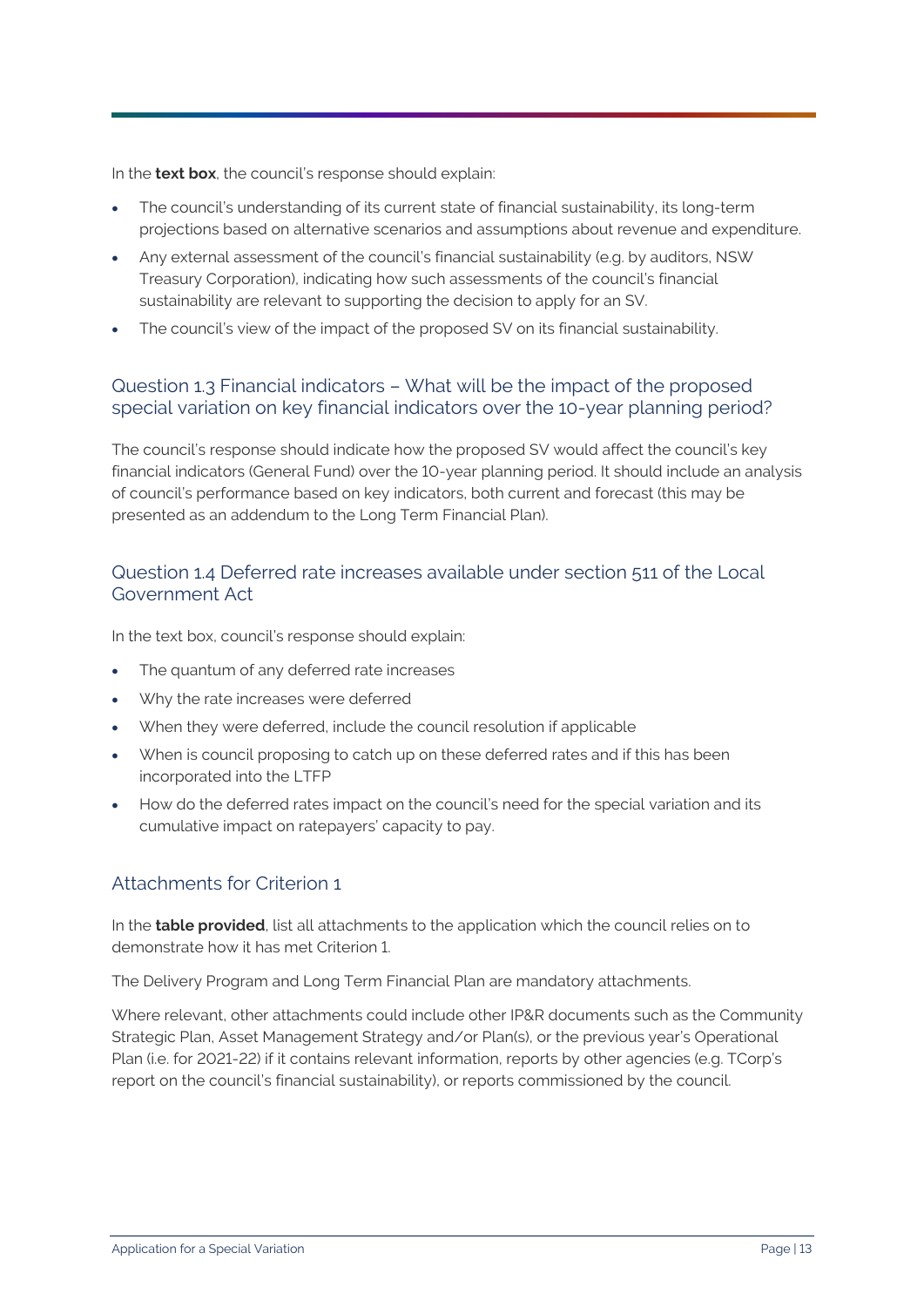### <span id="page-16-0"></span>4 Criterion 2: Community awareness and engagement

#### Criterion 2 in the Guidelines is:

Evidence that the community is aware of the need for and extent of a rate rise. The Delivery Program and Long Term Financial Plan should clearly set out the extent of the General Fund rate rise under the special variation. In particular, councils need to communicate the full cumulative increase of the proposed SV in percentage terms, and the total increase in dollar terms for the average ratepayer, by rating category. The council should include an overview of its ongoing efficiency measures, and briefly discuss its progress against this program, in its explanation of the need for the proposed SV.

The council's community engagement strategy for the special variation must demonstrate an appropriate variety of engagement methods to ensure community awareness and input occur. The IPART fact sheet includes guidance to councils on the community awareness and engagement criterion for special variations. Information about how the council can engage the community is to be found in the OLG Guidelines, and OLG's IP&R manual. [b](#page-16-1)

Refer to OLG's Guidelines Section 3.1 for the criterion in full.

Refer also to the IPART publications:

- The Year Ahead Special Variations in 2022-23 Fact sheet.
- Special Variations in 2022-23 Information Paper.
- Community awareness and engagement for special variations Information Paper.

How to respond for Criterion 2

The Application Form asks four questions for Criterion 2. Councils should provide evidence to demonstrate:

- 1. How it engaged with the community about the proposed SV and methods used.
- 2. How it presents the impact of the proposed SV on ratepayers in the consultation material.
- 3. How effective were the various consultation strategies for engaging the community, i.e. how the community was involved in and responded to the consultation, and the nature of the feedback given.
- 4. How the council responded to the feedback it received.

The council's response to Criterion 2 should also indicate how the required information is reflected in the Delivery Program and Long Term Financial Plan.

<span id="page-16-1"></span><sup>b</sup> [https://www.ipart.nsw.gov.au/Home/Industries/Local-Government/For-Councils/Apply-for-a-special-variation-or](https://www.ipart.nsw.gov.au/Home/Industries/Local-Government/For-Councils/Apply-for-a-special-variation-or-minimum-rate-increase)[minimum-rate-increase](https://www.ipart.nsw.gov.au/Home/Industries/Local-Government/For-Councils/Apply-for-a-special-variation-or-minimum-rate-increase)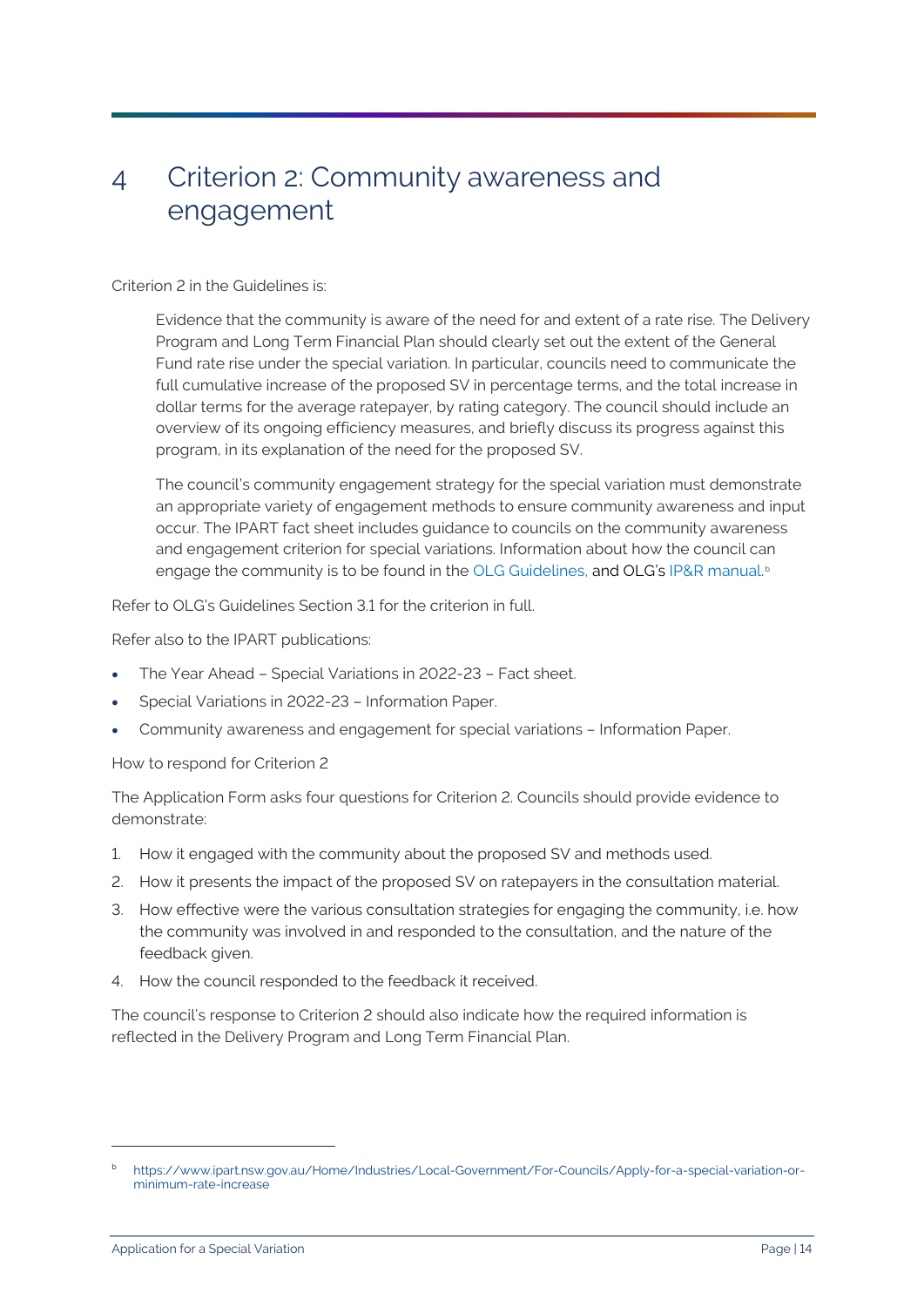Council should provide relevant extracts of the IP&R documents that set out the rate rises under the proposed SV and attach relevant samples of the council's consultation material.

#### Question 2.1 How did the council engage with the community about the proposed special variation?

The response should provide details and examples to demonstrate:

- the strategy the council used to consult the community
- when the consultation occurred
- the range of methods used to inform and engage with the community about the proposed SV, and why these were selected.

#### Question 2.2 How did the council present the impact of the proposed special variation in the consultation material?

The response should provide details and examples to demonstrate the clarity of information presented in the consultation materials, including information about:

- The need for the proposed SV.
- Specific programs or projects, levels and types of services, investment in assets and the options for funding them by rate increases.
- The proposed cumulative rate increases including the rate peg for each major rating category (in both percentage and dollar terms), particularly where the increase is to be applied differentially across ratepayer categories (i.e. rates will not increase uniformly by the SV percentage).
- The annual increase in average rates that will result if the proposed SV is approved in full (and not just the increase in daily or weekly terms).
- The size and impact on rates where an existing SV will continue, expire, be renewed or replaced at the end of the current financial year or during the period when the requested SV will apply.
- The rate levels that would apply without the proposed SV (clearly showing the impact of any expiring SV).

Some councils will need to provide additional information in their response to demonstrate how consultation material explained to the community details about the proposed SV and its impact on rates to reflect the specific circumstances of their application, for example:

• If the council is a **merged council**, how the SV rate increases would apply across all the various rating categories and subcategories in each of the former councils.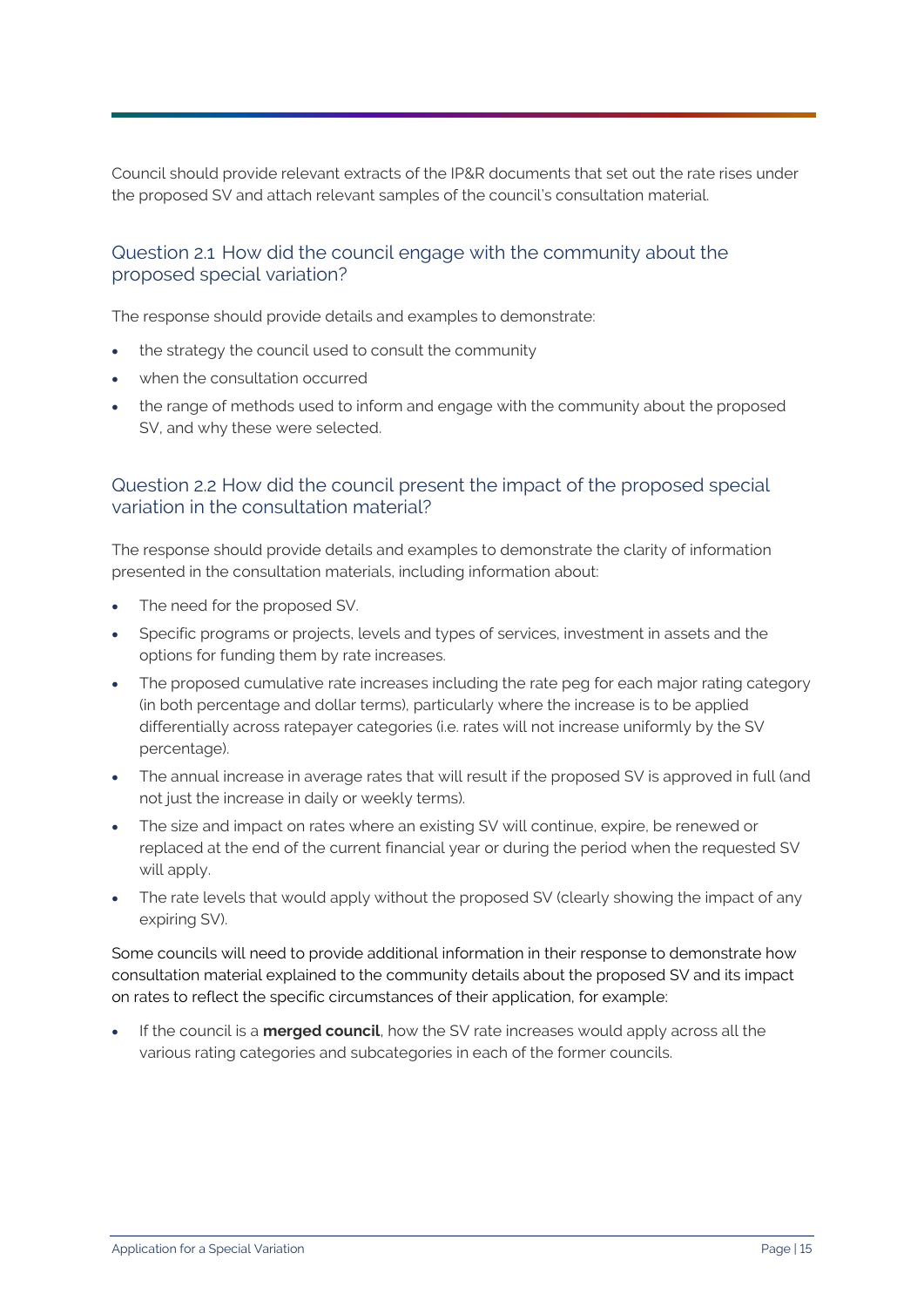- If the council is **renewing or replacing an expiring SV**, information was provided about the purpose, and duration of the expiring SV, the original and current percentage of general income the SV represents, whether the new SV is temporary or permanent, the amount of any *additional* increase above the rate peg being requested, and that if the proposed SV is not approved (i.e. only the rate peg applies), the year-on-year change in rates would be lower, or that rates may fall
- If the council **has an existing (ongoing) s 508A AV** and is applying for an *additional* SV, how the consultation material explained details about the existing SV, its size and duration, and the impact on rate levels when it does expire, as well as the impact on rate levels and annual increases with and without the additional SV.
- If the council proposes to **increase minimum rates**, the increase to minimum amounts, and any change to the proportion of ratepayers on the minimum rate for all relevant rating categories which would occur as a result of the SV.
- Where the council intends to **make any changes to the rating structure in 2022-23** in conjunction with the proposed SV, such as changes to subcategories and adjusting ad valorem rates following new land valuations, the need for or purpose of the change and its impact was explained to the community.

#### Question 2.3 How effectively did the council's various consultation strategies engage the community about the proposed special variation?

The response should demonstrate how effective the various methods of engagement it used were and summarise the outcomes and feedback received, by:

- Outlining evidence of residents and ratepayers being aware of the proposed SV.
- Outcomes could include the number of people reached by mail outs, the number of attendees at events and participants in online forums, the number of submissions made, surveys or feedback forms completed, as well as evidence of media reports and other indicators of public awareness of the council's SV intentions.
- Explaining how the community responded and the feedback the council received about its proposal.

The response should indicate how participants responded to any surveys, particularly the level of support for specific programs or projects, levels and types of services, investment in assets, as well as the options proposed for funding them by rate increases.

Where the council has received submissions from the community relevant to the proposed SV, the application should set out the views expressed in those submissions.

#### Question 2.4 How did the council respond to feedback from community consultation?

Although this criterion does not require the council to demonstrate community support for the proposed SV, it is required to consider the results of the community consultation in preparing the application.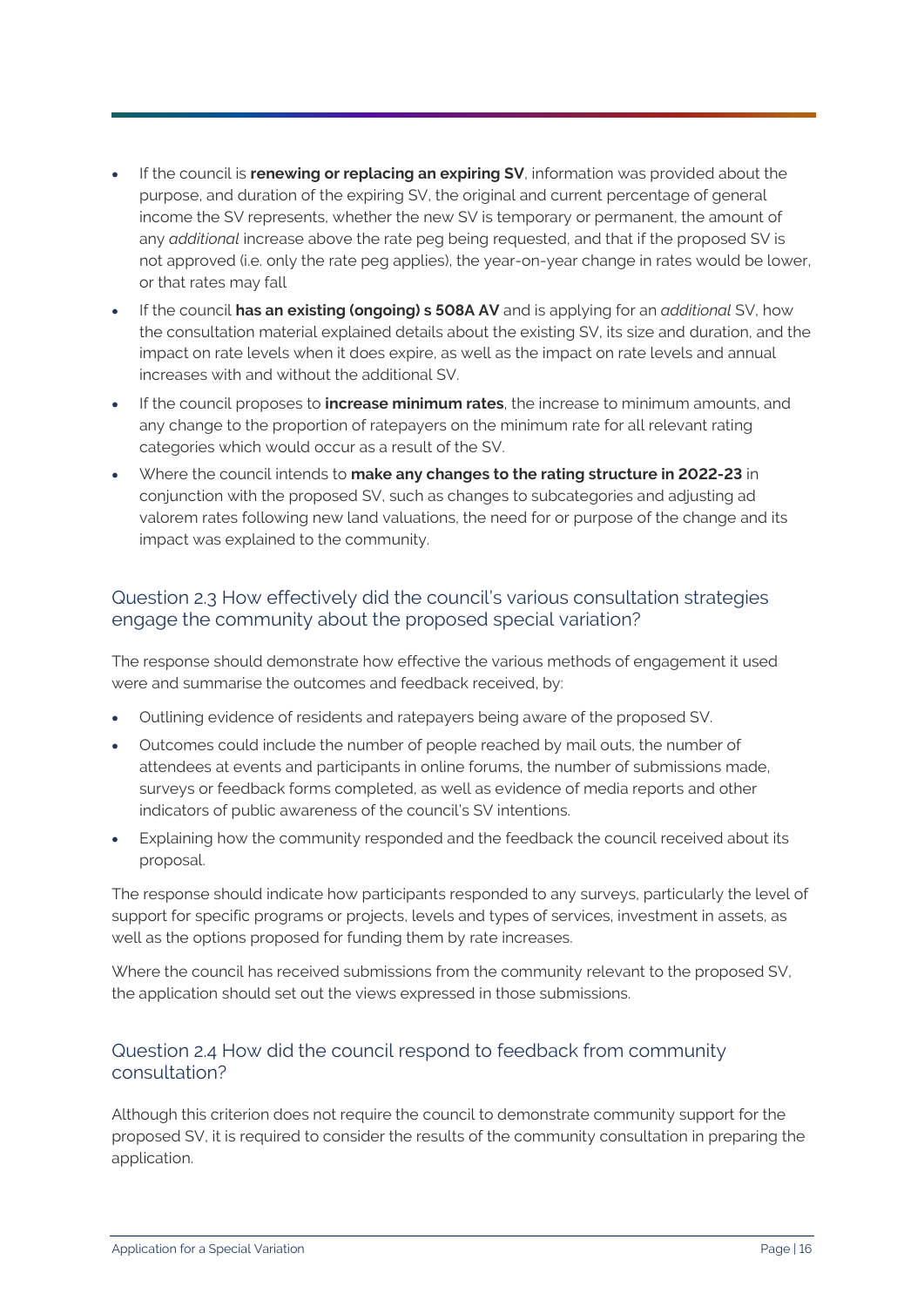The response should identify and document any action taken, or which will be taken, to address issues of common concern within the community about the proposed SV.

#### Attachments for Criterion 2

In the **table provided**, list all other attachments to the application which the council relies on to demonstrate how the council has met Criterion 2.

The Delivery Program and Long Term Financial Plan are mandatory attachments.

Other attachments should include:

- samples of the council's consultation material
- data showing quantitative and/or qualitative responses to the proposed SV, such as survey results
- summaries of submissions, online comments or feedback at community meetings.

When attaching consultation material, particularly feedback from ratepayers, councils should ensure that all information of a confidential nature has been redacted. Refer to the guidance under the heading *Confidential content in supporting material* on pages 3 and 30 of this Guide.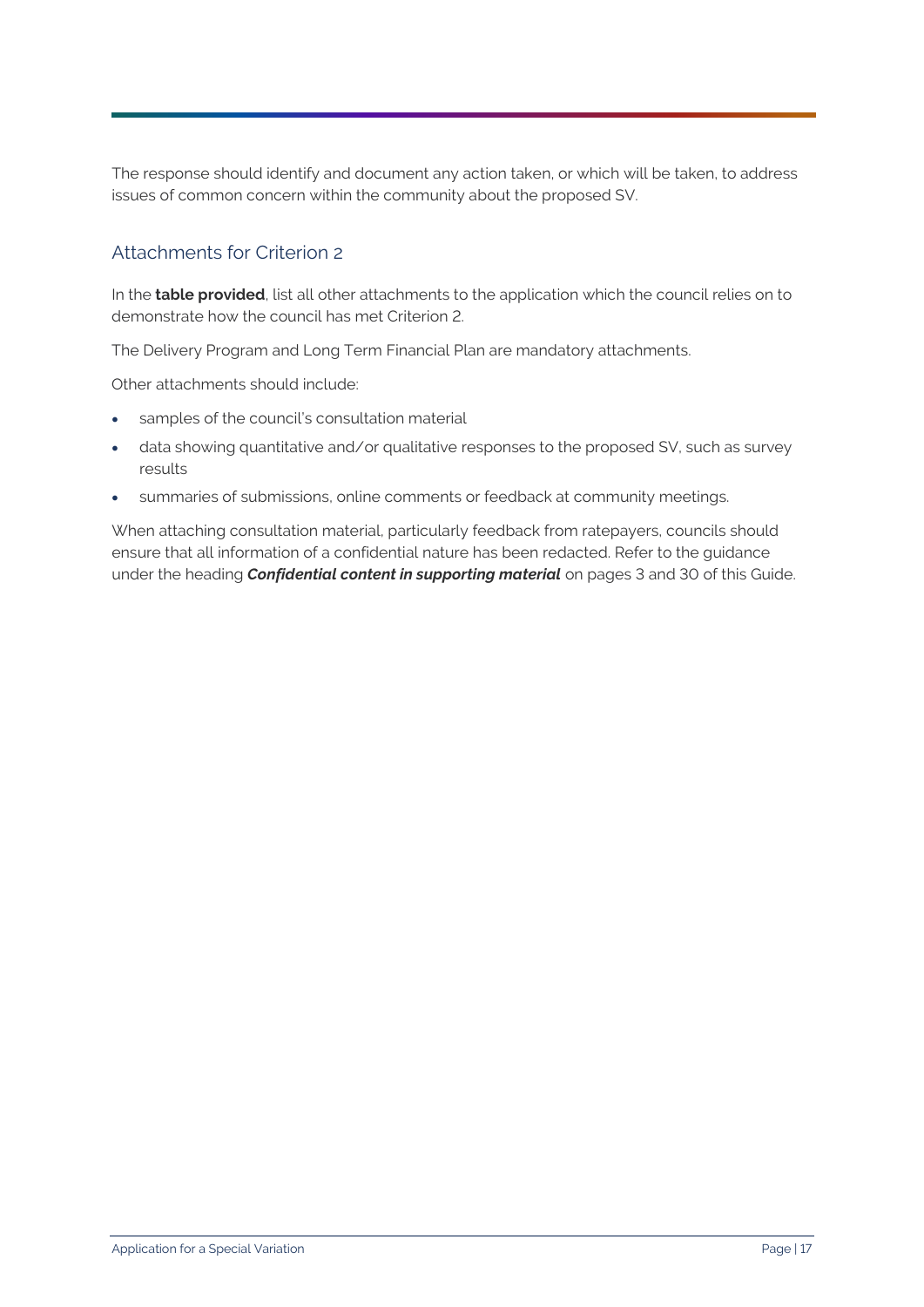## <span id="page-20-0"></span>5 Criterion 3: Impact on ratepayers

Criterion 3 in the Guidelines is:

The impact on affected ratepayers must be reasonable, having regard to both the current rate levels, existing ratepayer base and the proposed purpose of the variation. The council's Delivery Program and Long Term Financial Plan should:

- clearly show the impact of any rate rises upon the community,
- demonstrate the council's consideration of the community's capacity and willingness to pay rates, and
- establish that the proposed rate increases are affordable having regard to the community's capacity to pay.

In assessing the impact, IPART may also consider:

- Socio-Economic Indexes for Areas (SEIFA) data for the council area; and
- Whether and to what extent a council has decided not to apply the full percentage increases available to it in one or more previous years under section 511 of the Local Government Act.

Refer also to the IPART publications:

- Special Variations in 2022-23 Fact sheet.
- Special Variations in 2022-23 Information Paper.
- Community awareness and engagement for special variations Information Paper.

#### How to respond for Criterion 3

The Application Form asks four questions for Criterion 3. Councils should to provide evidence to demonstrate:

- 1. the **impact on rates** of the proposed SV, including the **impact on minimum amounts** of any ordinary or special rate
- 2. how the council considered that the proposed rate rises were **affordable**, **having regard to ratepayers' capacity and willingness to pay**
- 3. how the council **addressed concerns about affordability** in determining the special variation is applied for, and
- 4. the council's plans for **addressing hardship** ratepayers may experience in meeting their obligations to pay rates in the future.

As well as considering the evidence provided by the council to demonstrate that the proposed rate increase is affordable for its community, IPART will undertake its own analysis of affordability by considering a range of data, including:

The average growth in the council's rates in recent years, including previous SV increases.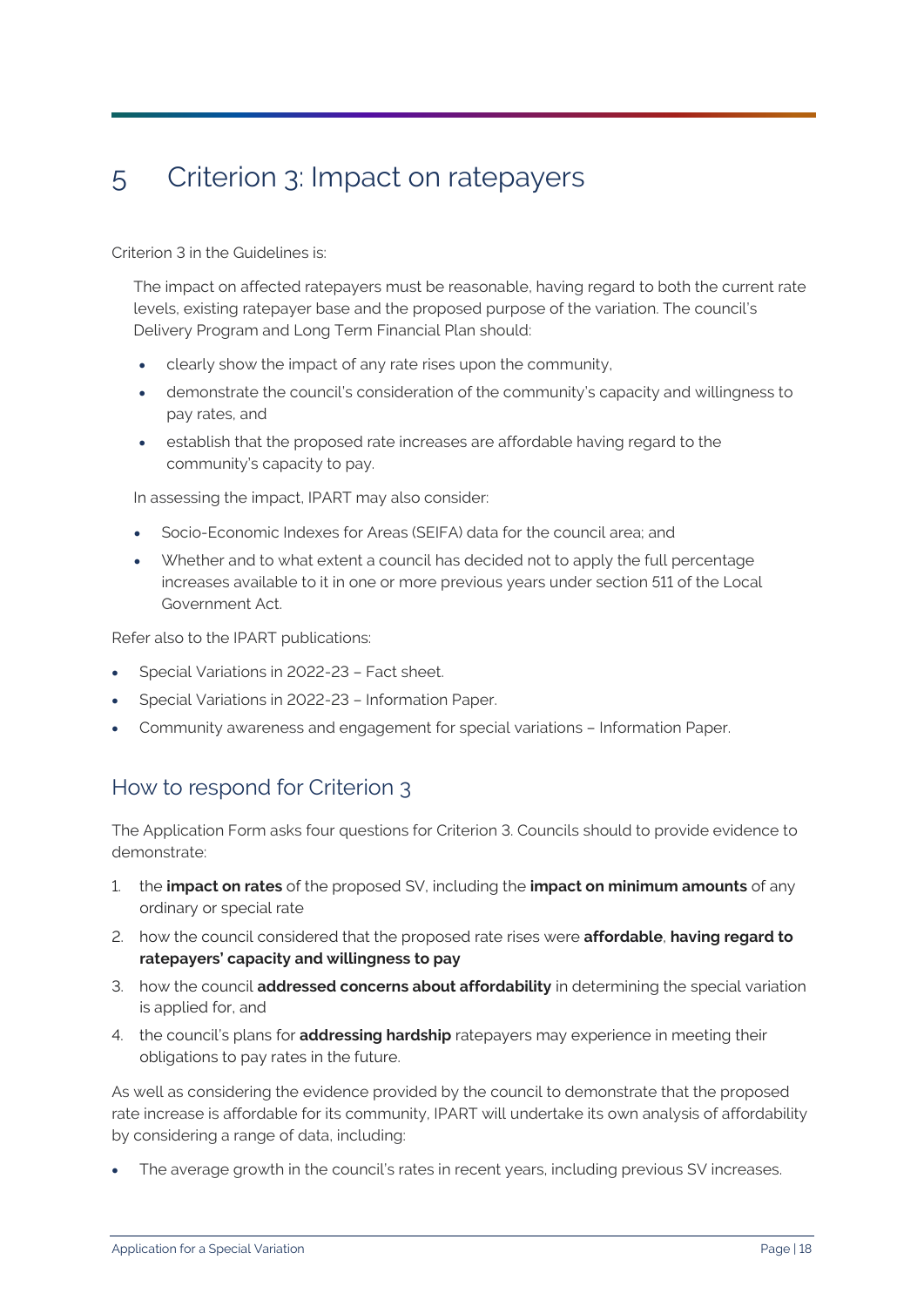- How the council's average rates, current and under the proposed SV, compare with those in similar councils.
- Socio-economic indicators such as median household income, average rates to income ratio, outstanding rates ratio and SEIFA ranking.

The council's response to Criterion 2 should also indicate how the required information is reflected in the Delivery Program and Long Term Financial Plan.

#### Question 3.1 What is the impact on rates of the proposed special variation?

Although much of the quantitative information we need on the impact of the proposed SV on rate levels will already be contained in Worksheets 5a and 5b of SV Application Form Part A, the response to this question should clearly set out:

- the impact on rates across the council's rating structure should the SV be approved, compared with
- the rate levels which would apply if the SV is not approved.

This information should be provided in a table indicating average rates in 2021-22, and then both the dollar and percentage increase for each rating category and subcategory for each year of the proposed SV, and the cumulative increases for the whole period.

A simple table is sufficient where the council intends to apply the proposed SV percentage increase in general income to all rating categories and subcategories.

The approach is likely to be more complex where the council is applying an increase differentially across ratepayer categories or making any changes to the rating structure in 2022-23. In this case, the council's response should explain the basis for allocating the increase to general income among the ratepayers and how the rating structure would be different from that which would apply if the SV is not approved, and why. This information will be relevant to our assessment of the reasonableness of the impact on ratepayers.

If relevant, the council's response should also indicate the impact of any other anticipated changes (e.g. receipt of new valuations) in the rating structure, or any changes to other annual ratepayer charges such as for domestic waste management services.

#### Question 3.2 How has the council considered affordability and the community's capacity and willingness to pay?

The council's response should provide evidence to establish:

- That the proposed SV is reasonable in the context of the current rate levels, ratepayer base and its purpose.
- How the council considered the community's capacity and willingness to pay, and that the rate increases would be affordable for the community.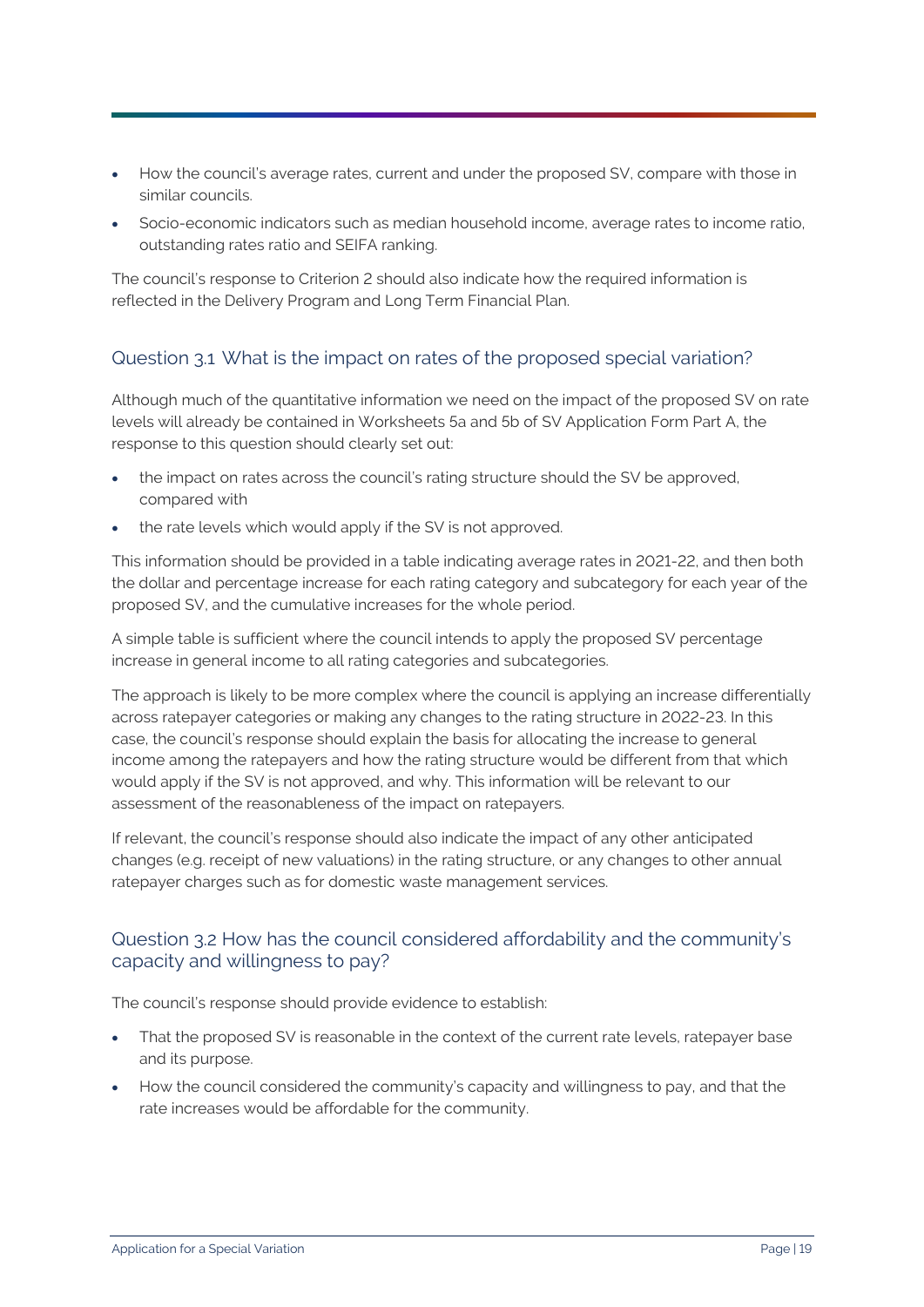Evidence about capacity to pay could include a discussion of such indicators as SEIFA rankings, land values, average rates, disposable incomes, the outstanding rates ratio and rates as a proportion of household/business/farmland income and expenditure, and how these measures relate to those in comparable or neighbouring council areas.

As many of these measures are highly aggregated, it may also be useful to discuss other factors that could better explain the impact on ratepayers affected by the proposed rate increases.

While councils should consider the affordability of the proposed rate increases for **all** affected ratepayers, in some circumstances, particularly where the increase will not be uniform for all ratepayers, councils should explain how the **affected** ratepayer capacity to pay was considered. This could apply, for example, where:

- The council is a **merged council**.
- The council intends to **apply the increase differentially across ratepayer categories**
- The council intends to **make changes to the rating structure in 2022-23** in conjunction with the proposed SV.
- The proposal would **increase minimum rates** by a significantly high percentage.

#### Question 3.3 How does the council intend to address hardship?

The response should explain any measures the council has in place, or intends to introduce, measure for dealing with cases where ratepayers experience hardship in meeting their obligation to pay rates.

Evidence can relate to a formal hardship policy which the council has adopted, and/or processes the council has in place, or intends to implement. The response should explain who the potential beneficiaries are and how they are, or will be assisted. Alternatively, the response should explain why no such measures are proposed.

The council should also indicate whether the hardship policy or other measures are referenced in the council's IP&R documents (with relevant page reference or extract provided).

#### Attachments for Criterion 3

In the **table provided**, list all attachments to the application which the council relies on to demonstrate how the council has met Criterion 3.

The Delivery Program and Long Term Financial Plan are mandatory attachments.

Examples of other attachments could include:

any data, advice or report, either prepared internally or externally, or commissioned from a consultant, which the council used to consider whether the proposed rate increases were affordable and the community's capacity and willingness to pay them

the council's Hardship Policy**.**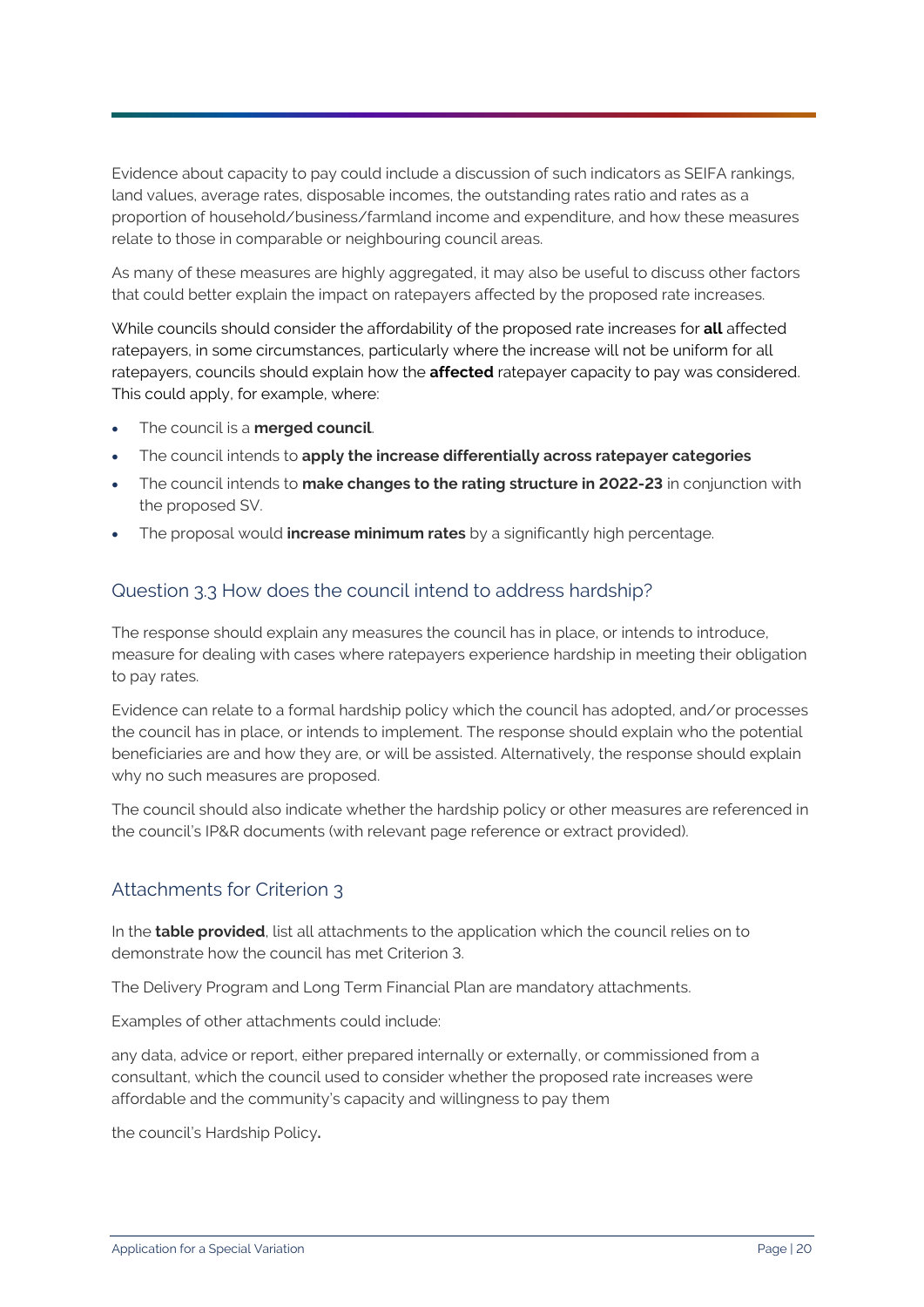## <span id="page-23-0"></span>6 Criterion 4: Exhibition of IP&R documents

Criterion 4 in the Guidelines is:

The relevant IP&R documents must be exhibited (where required), approved and adopted by the council before the council applies to IPART for a special variation to its general income. It is expected that councils will hold an extraordinary meeting if required to adopt the relevant IP&R documents before the deadline for special variation applications.

Criterion 4 requires the council to exhibit, approve and adopt the relevant IP&R documents in accordance with the statutory requirements **before it applies to IPART for an SV**

Criteria 1 to 3 require the council to include the required content in the relevant IP&R documents.

Information about the formal requirements for IP&R documents is to be found in the OLG Guidelines, and the *[Integrated Planning and Reporting Guidelines for Local Government in NSW](https://www.olg.nsw.gov.au/sites/default/files/Intergrated-Planning-and-Reporting-Guidelines-March%202013.pdf)* and the *[Integrated Planning and Reporting Manual](https://www.olg.nsw.gov.au/sites/default/files/Intergrated-Planning-and-Reporting-Manual-March-2013.pdf) for Local Government in NSW* published by OLG in Mar[c](#page-23-1)h 2013.c

Refer also to the IPART publication *Special Variations in 2022-23 – Information Paper.*

#### What are the relevant IP&R documents?

The OLG Guidelines specify that the 'relevant documents' are the Community Strategic Plan, Delivery Program, Long Term Financial Plan and, where applicable, Asset Management Plan.

#### What formal requirements apply to the relevant IP&R documents?

The formal requirements applying to IP&R documents are set out in the *Integrated Planning and Reporting Guidelines for Local Government in* NSW and the Integrated *Planning and Reporting Manual*.

Table 4.1 summarises the requirements for the IP&R documents relevant to an application for an SV.

For the purposes of applying for an SV, councils should note:

- If amendments to an adopted **Delivery Program** or **Community Strategic Plan** are needed to incorporate or update information about the proposed SV, the draft documents should be reexhibited for a period of 28 days and adopted before the council submits its Application Form to IPART.
- The exhibition period should be scheduled so that there is an opportunity for the council for formally consider and resolve to adopt the revised documents. It will be expected that a council will hold an extraordinary general meeting, if necessary, to meet this requirement.

<span id="page-23-1"></span>See https://www.olg.nsw.gov.au/councils/integrated-planning-and-reporting/development-and-support.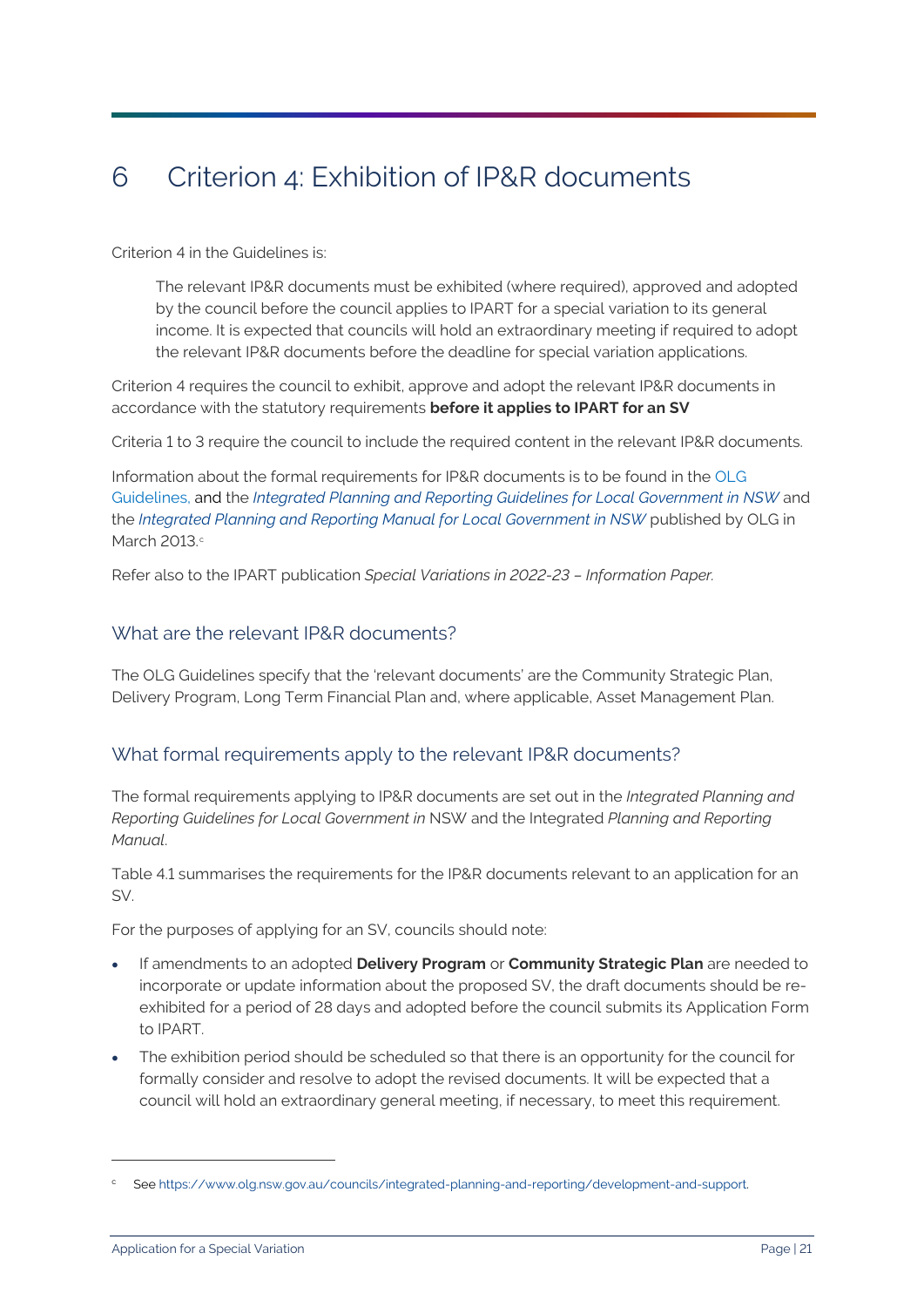- The council should adopt a version of the **Long Term Financial Plan** (LTFP) which incorporates modelling of the proposed SV before the council submitting the application to IPART.
- When applying for a special variation for 2022-23 councils do not need to prepare, exhibit or adopt the **Operational Plan for 2022-23.**
- If council has used supporting evidence from the **Operational Plan for 2021-22** to demonstrate how it satisfies other criteria, the council should also provide information about this document in its response to Criterion 4.
- Where the proposed SV is to fund asset management, the council's **Asset Management Strategy and Plan(s)** should be adopted before submitting the application to IPART.

| <b>Document</b>                        | <b>Requirements</b>            | <b>Requirements - prior to</b><br>submitting application |  |  |
|----------------------------------------|--------------------------------|----------------------------------------------------------|--|--|
| <b>Mandatory to submit</b>             |                                |                                                          |  |  |
| Community Strategic Plan               | Exhibition (min 28 days)       | Adoption by council                                      |  |  |
| Delivery Program                       | Exhibition (min 28 days)       | Adoption by council                                      |  |  |
| Long Term Financial Plan               | Publication on council website | Adoption by council                                      |  |  |
| Optional to submit                     |                                |                                                          |  |  |
| Operational Plan for 2021-22           | Exhibition (min 28 days)       | Adoption by council                                      |  |  |
| Asset Management Strategy /<br>Plan(s) | Publication on council website | Adoption by council                                      |  |  |

#### Table 1 Relevant IP&R documents

#### What content should be included in the IP&R documents?

Councils should refer to the terms of Criteria 1, 2 and 3 in OLG's Guidelines. The Guidelines provide that the elements which the IP&R documentation should include are:

- the need for, and purpose of, the proposed SV (Criterion 1)
- the extent of the general fund rate rises under the proposed SV (Criterion 2)
- the impact of any rate rises upon the community (Criterion 3).

The LTFP should reflect the financial impact of the proposal applying both the baseline and a special variation scenarios, the council's consideration of the community's capacity and willingness to pay rates and establish the affordability of the proposed rate increases.

IPART will consider the how the IP&R documents present details of the proposed SV, whether they canvass alternatives to the rate rise, and information in the documents explaining how the council developed the proposed SV together with its community.

### How to respond for Criterion 4

To demonstrate how the council has met the formal requirements the application should provide information which identifies for all relevant IP&R documents: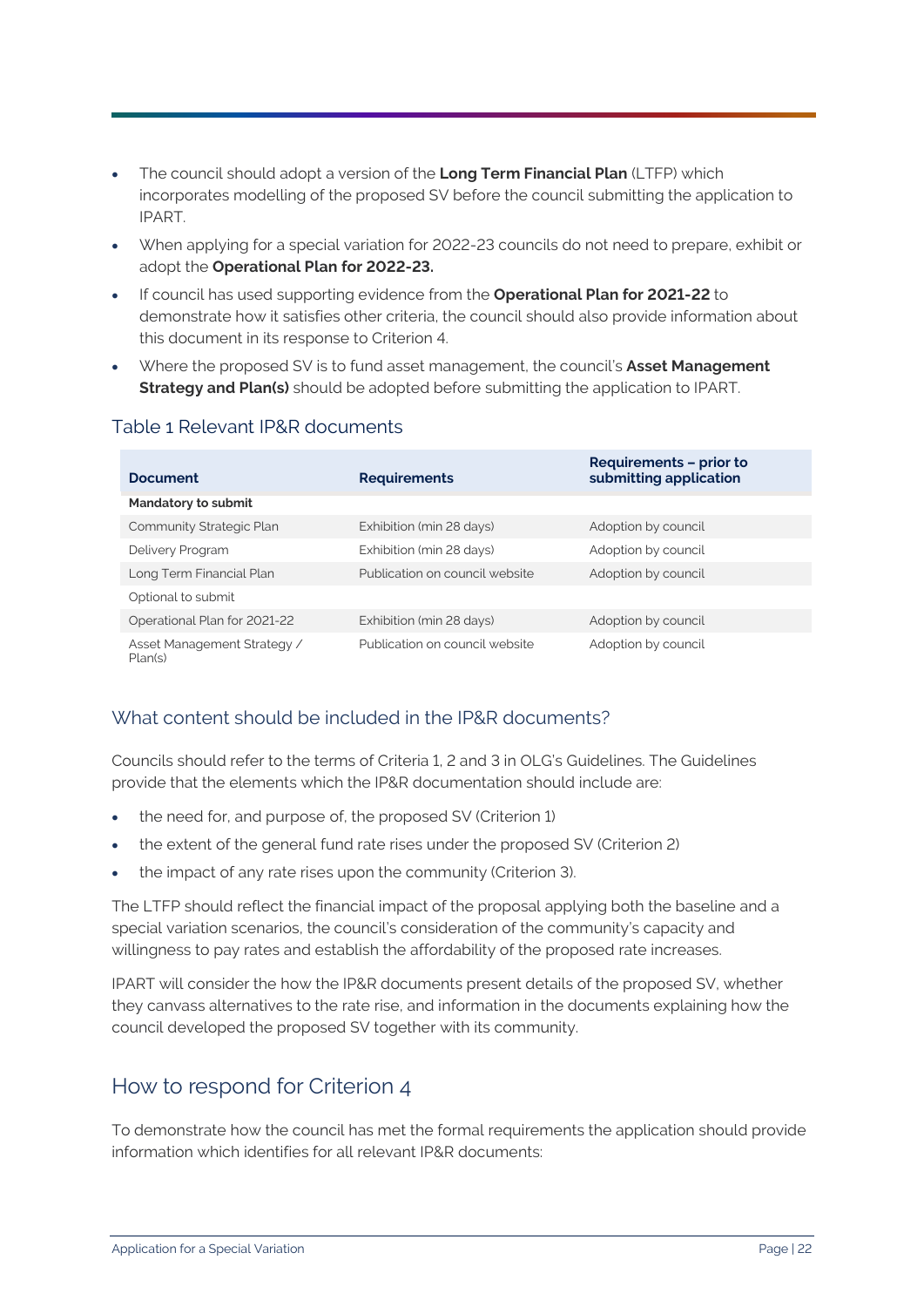- the processes by which the council's proposed SV has been reflected in key revisions to the documents
- the dates of public exhibition period(s) where required
- responses to public exhibition
- the date(s) on which council approved and adopted the relevant IP&R documents, supported by evidence of extracts from council minutes.

The application should indicate in summary or an index table format the content of the documents related to the proposed SV.

#### Question 4.1 What IP&R processes did the council use in determining to apply for a special variation?

Indicate the progress of identifying the need for the SV being incorporated into the IP&R documents by providing information about community engagement and when key revisions were made to the IP&R documents.

#### Question 4.2 When did the council meet the formal requirements for all relevant IP&R documents?

The tables seek information which demonstrates that the council has met the formal requirements for the preparation, exhibition, adoption and publication of the current IP&R documents.

Complete Table 4.1 with dates on which the council met the formal requirements for the documents referred to in the criteria in OLG's SV Guidelines (mandatory). If relevant, complete Table 4.2 for other IP&R documents with material relevant to the council's application for an SV.

In Table 4.3 insert the web links for all IP&R documents included in Tables 4.1 and 4.2. Relevant extracts from the documents should be submitted as attachments to the council's application in relation to response for Criteria 1 to 3.

#### Question 4.3 What, if any, relevant issues arose in the public exhibition of the IP&R documents?

This question seeks information about issues that arose during the council's undertaking its IP&R processes with the community by publicly exhibiting the IP&R documents, which could be relevant for IPART's assessment of the council's application.

#### Question 4.4 Where is the proposed special variation referred to in the council's IP&R documents?

Complete Table 4.4 for all documents included in Tables 4.1 and 4.2 by specifying the page numbers where content related to each criterion is located. Use section references if pages are not numbered. Add or delete rows as necessary.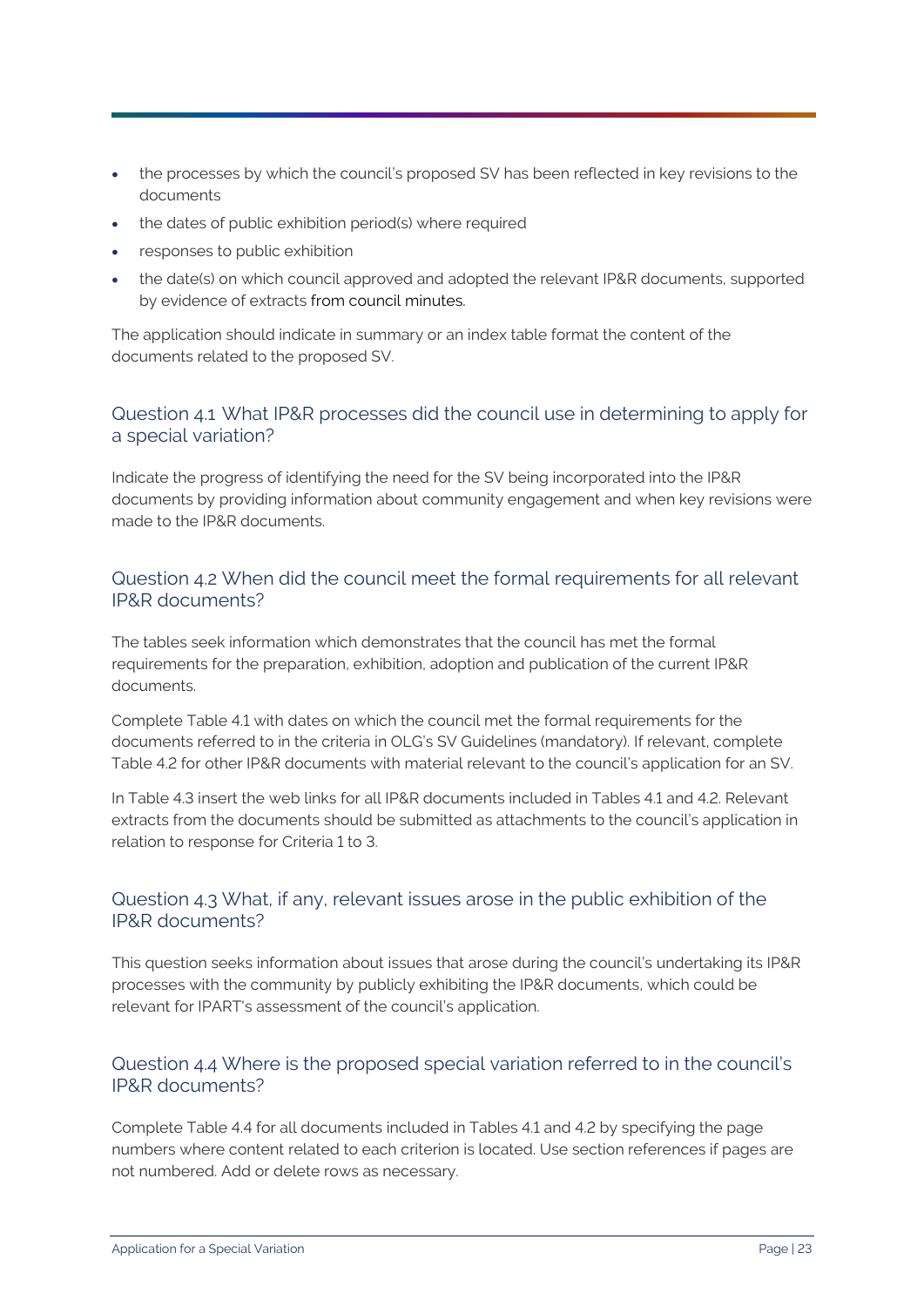#### Attachments for Criterion 4

As the relevant IP&R documents should have already been attached to the Application Form in and noted in the Tables of attachments for responses to the Criterion 1 Financial Need, Criterion 2 Community engagement and Criterion 3 Impact on ratepayers, it is not necessary to include them in Table 4.5.

It is not necessary to include evidence of the information in the Tables; however, the council may wish to include other attachments such as copies of council business papers.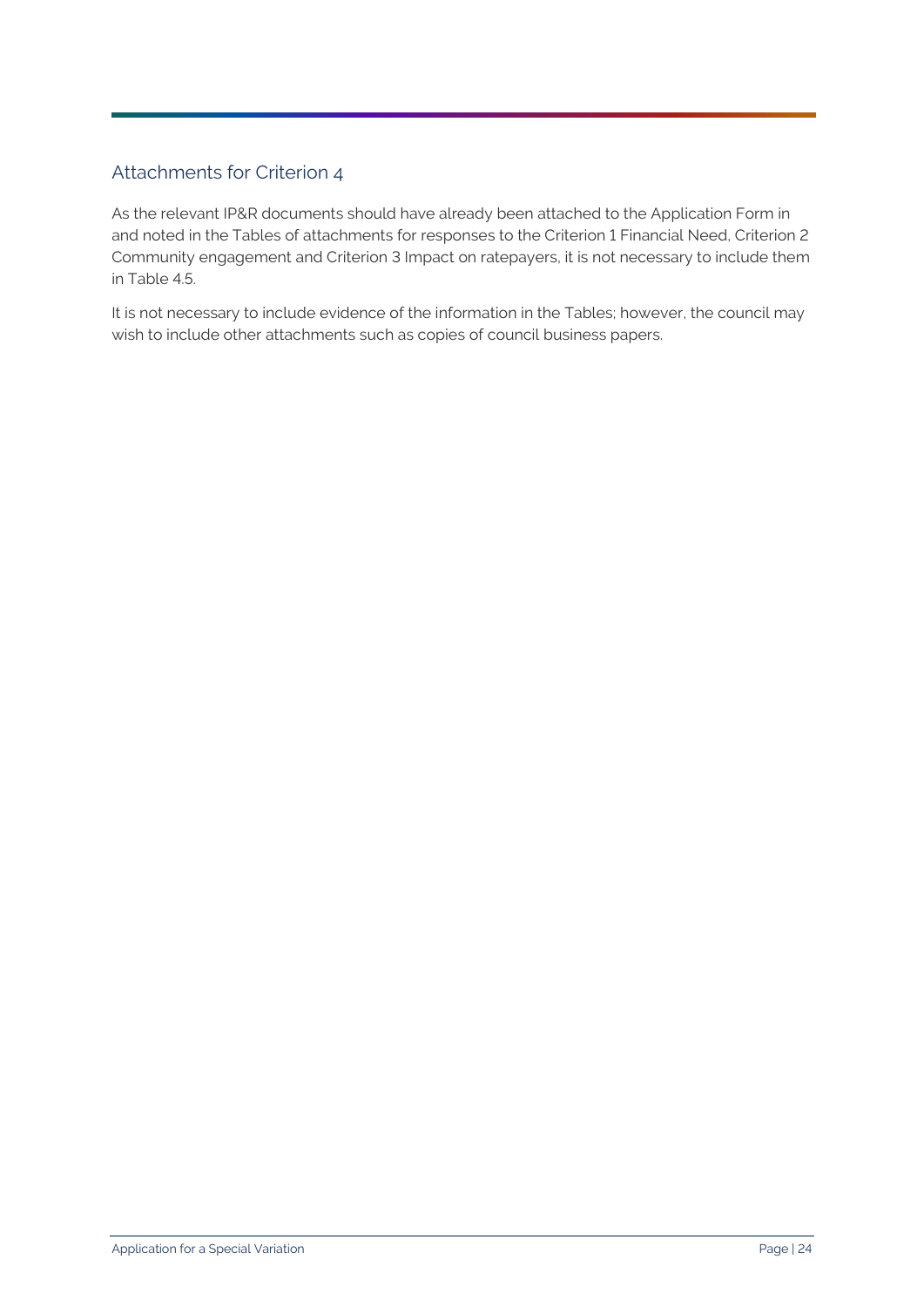### <span id="page-27-0"></span>7 Criterion 5: Productivity improvements and cost containment strategies

Criterion 5 in the Guidelines is:

The IP&R documents or the council's application must explain and quantify the productivity improvements and cost containment strategies the council has realised in past years and plans to realise over the proposed special variation period.

Councils should present their productivity improvements and cost containment strategies in the context of an ongoing efficiency measures and indicate if the estimated financial impact of the ongoing efficiency measures has been incorporated in the council's Long Term Financial Plan.

Refer also to the IPART publication *The Year Ahead – Special Variations in 2022-23* – Fact sheet.

How to respond for Criterion 5

The Application Form asks four questions relating to:

- 1. The approach to improving productivity in operations and asset management.
- 2. Outcomes realised from productivity improvements and cost containment strategies in past years.
- 3. Productivity improvements and cost containment strategies planned for future years.
- 4. Evidence of productivity and efficiency.

Councils can adopt a very broad range of strategies, initiatives or activities to improve the efficiency of their operations and the productivity of their workforce, and to contain costs and increase revenue. They may arise from reviewing service priorities, levels of service, labour and capital inputs, and organisational structures or services to be delivered.

Drawing on our experience in past years, we will be placing an emphasis on councils' applications demonstrating how they satisfy Criterion 5: Productivity improvements and cost containment strategies. To demonstrate that a council has met this criterion, it is not sufficient to list a series of cost-saving or revenue-raising initiatives. Councils should provide evidence of strategies and activities and robust data quantifying the efficiency gains.

#### Question 5.1 What is the council's strategic approach to improving productivity in its operations and asset management?

The council's response should identify how, as an organisation, it has approached improving productivity in its operations and asset management. It could refer to approaches such as:

- comprehensive strategic-level review of council operations including service priorities, levels of service, labour and capital inputs
- targeted reviews of discrete areas of council operations encompassing all aspects of processes, procedures, procurement, scheduling and equipment use
- reviewing service standards so that the more closely align with community expectations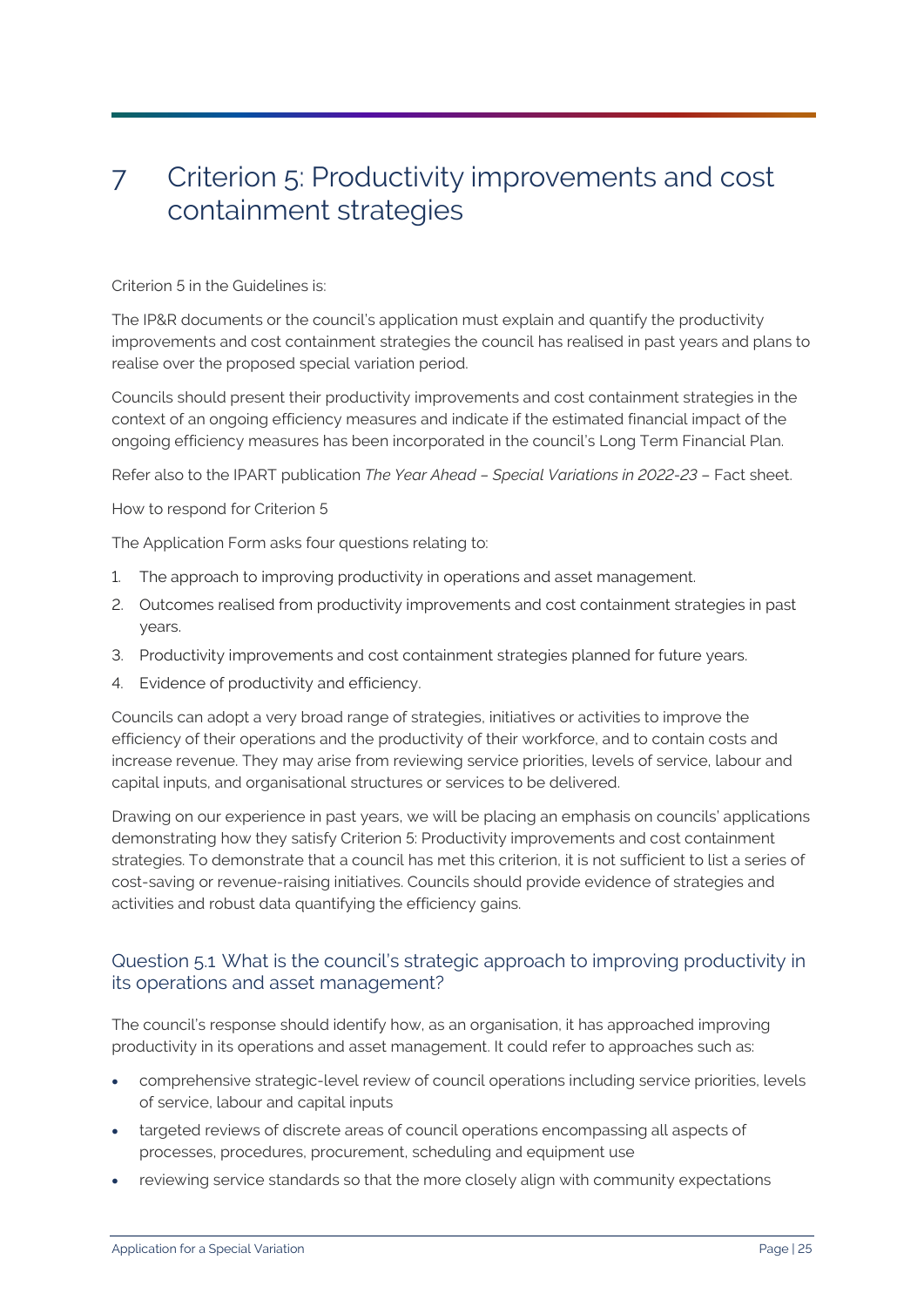- Organisational restructure
- redesigning processes such as financial reporting, people/performance/project management to achieve efficiencies
- reviewing procurement strategies
- pursuing opportunities for commercialisation and business improvement
- review of assets in order to rationalise and divest property.

#### Question 5.2 What outcomes has the council achieved from productivity improvements and cost containment strategies in past years?

The council should, wherever possible:

- provide information about productivity improvements and cost containment strategies implemented during at least the past two years
- quantify in dollar terms the gains past initiatives have realised
- present these gains as a percentage of operating expenditure.

You may in this question provide evidence of overall improvements in the council's financial situation from productivity and operational improvements and provide specific examples of initiatives or activities such as:

- introducing environmental and energy efficiency initiatives
- adopting more efficient information and communications technology for a range of activities such as communications, document processing, financial transactions, outdoor staff operations, e-recruitment
- shared purchasing through joint organisations of councils
- improved management of workers compensation insurance claims and safety audit
- seeking private contract works for road maintenance
- contracting to provide services to other councils
- reviewing community venue management to increase the utilisation of venues and associated revenues
- reviewing charges to ensure greater cost-recovery for council-provided services
- review of and refinancing loan borrowings
- adopting waste management strategies to reduce landfill waste and associated costs.

#### Question 5.3 What productivity improvements and cost containment strategies are planned for future years?

The council should provide information that details initiatives planned for the next two years when requesting a one-year s 508(2) SV, or to match the duration of the proposed SV.

The response should, wherever possible:

• estimate the financial impact of strategies intended to be implemented in the future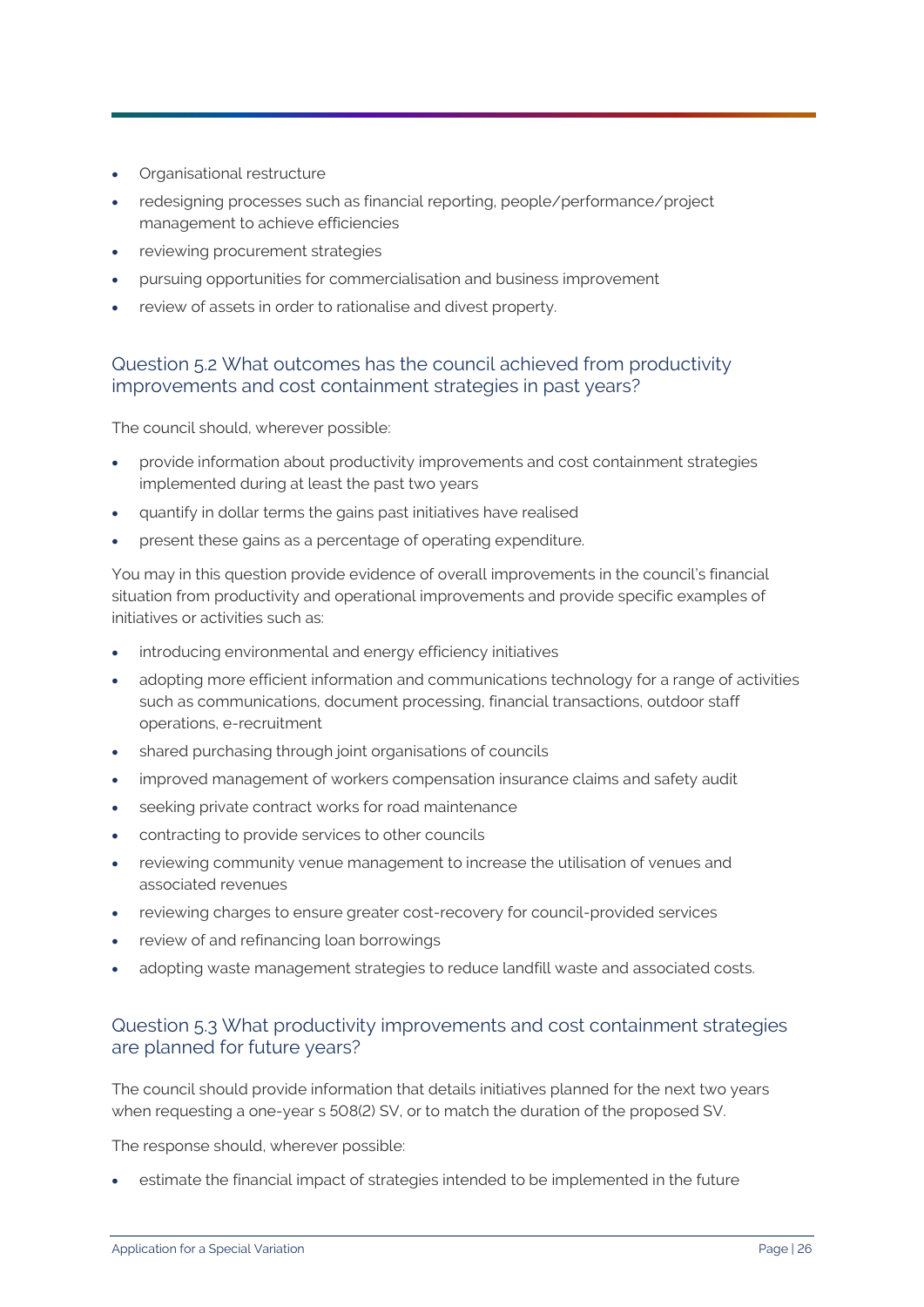- present these as a percentage of operating expenditure
- indicate whether the proposed initiatives have been factored into the council's Long Term Financial Plan.

Examples of initiatives which councils could include are provided in relation to Question 5.2.

#### Question 5.4 How have the council's levels of productivity and efficiency changed over time, and compare with those of similar councils?

To demonstrate how efficiency has changed over time, or measures against the performance of comparable councils could use data based on studies of the council itself, and rely on comparative data produced by OLG data such as:

- number of full-time employees (FTE)
- ratio of FTE to population
- average cost per FTE
- employee and on-costs as percentage of ordinary expenditure
- consultancy/contractor expenses over time.

#### Attachments for Criterion 5

In the **table provided**, list all attachments to the application which the council relies on to demonstrate how the council has met Criterion 5.

Relevant attachments could include strategic plans, summaries or extracts of council projects and reviews.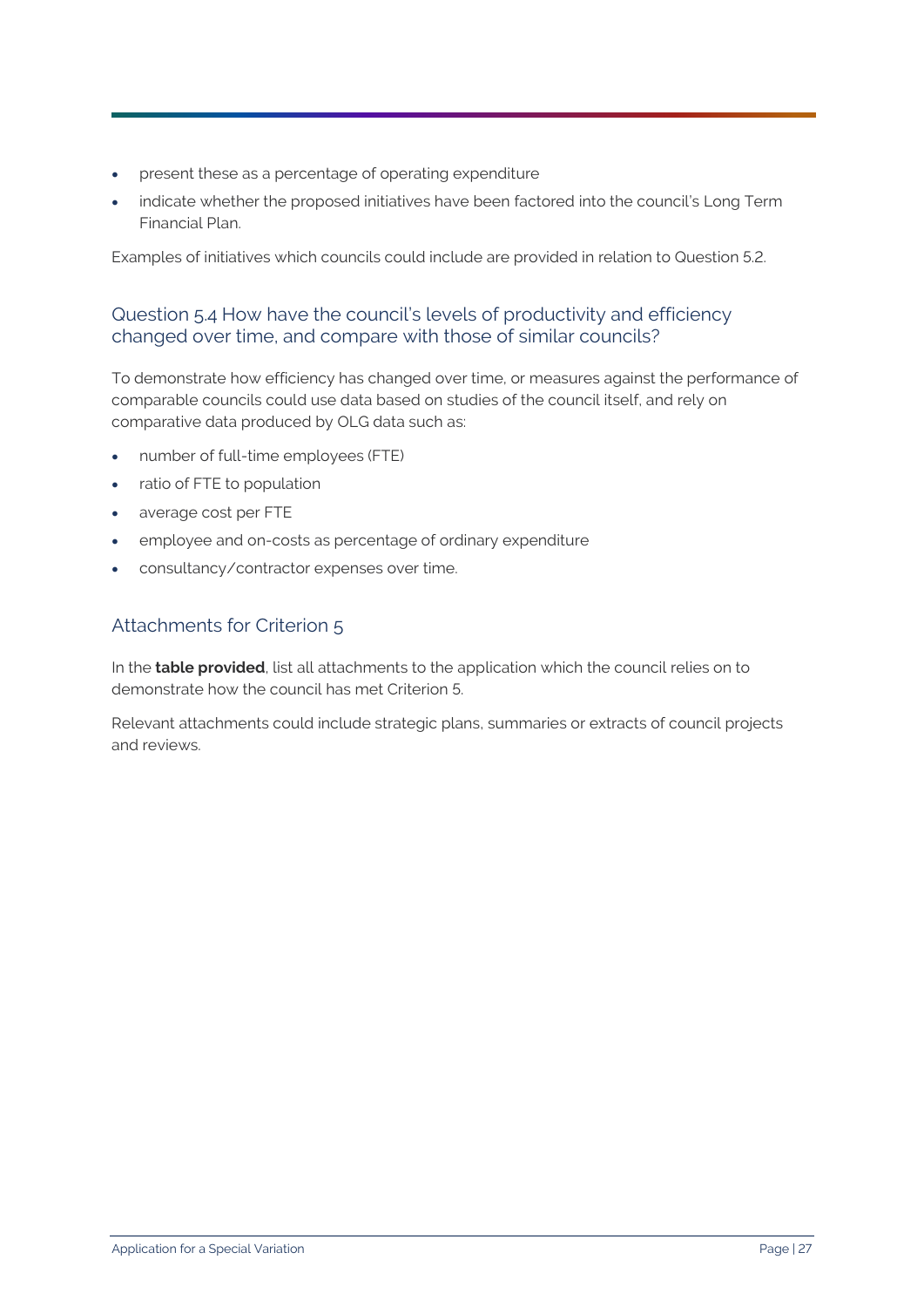### <span id="page-30-0"></span>8 Criterion 6: Other relevant matters

The SV Guidelines provide that IPART will assess each application based on its merits against the assessment criteria. In doing so, IPART will may consider "Any other matter that IPART considers relevant". The SV Guidelines further provide that IPART may consider:

- size of the council
- resources of a council
- size (both actual  $$$  and %) of increase requested
- current rate levels and previous rate rises
- purpose of the SV
- compliance with this or any other applicable guideline
- compliance with the conditions of any previous special variations,
- any other matter considered relevant in the assessment of a special variation application.

In assessing applications for SVs for 2022-23, IPART will continue its approach of assessing each of the five criteria, then making an overall assessment taking into account these other relevant factors.

The council should only respond to this question if it wishes to provide information in addition to that provided elsewhere in the Application which it would like IPART to consider when assessing its proposed SV. It is not necessary to specifically deal with several of the factors listed in OLG's Guidelines such as the size of increase requested, current rate levels and previous rate rises, and purpose of the SV.

The response may refer to any other matters the councils considers relevant to IPART's deliberations.

You **do not need** to repeat information about compliance with previous SVs which has already been provided could be material in response to relevant Description and Context questions.

#### Attachments for Criterion 6

In the **table provided**, list all attachments to the application which the council considers support the response for Criterion 6.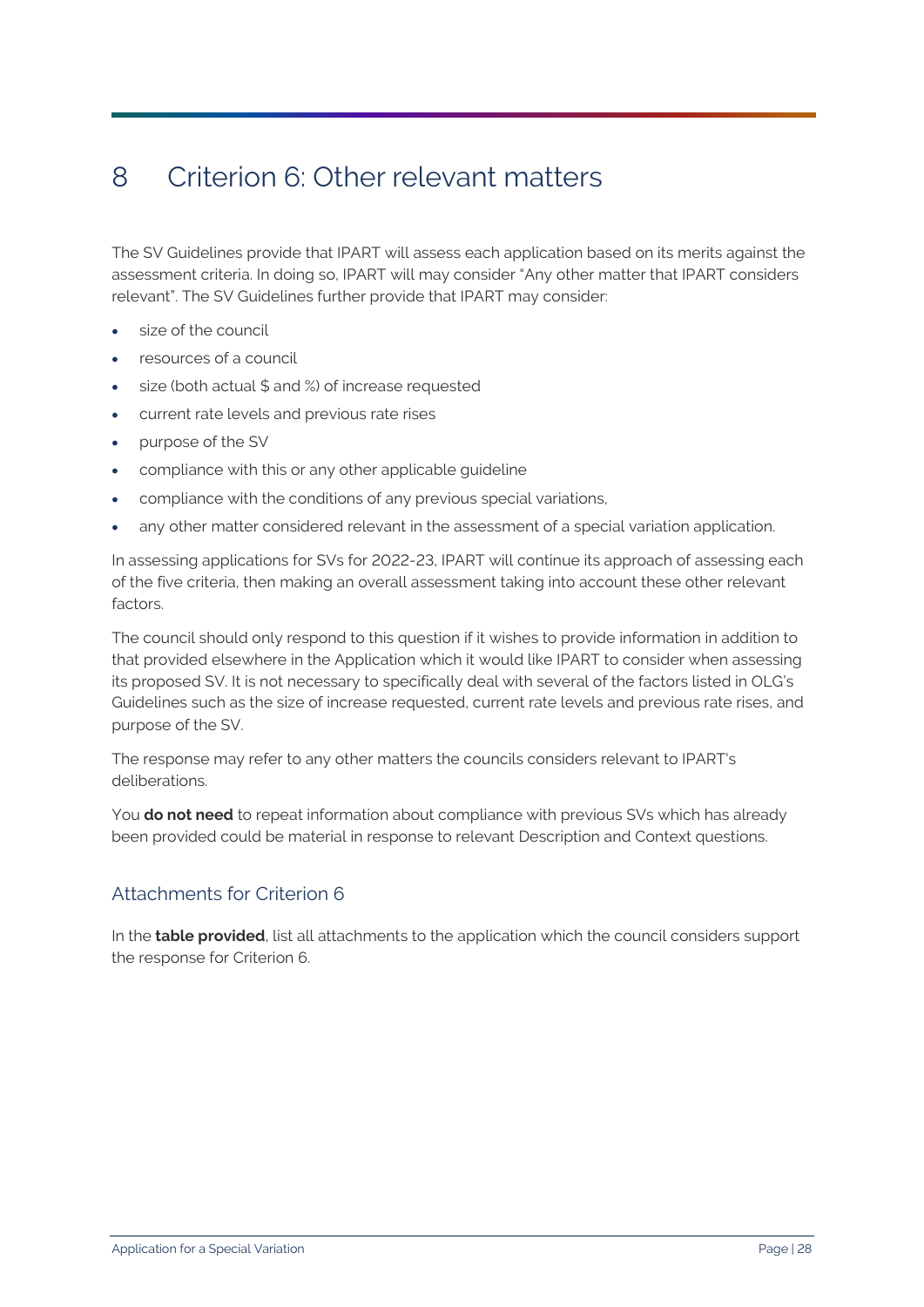## <span id="page-31-0"></span>9 Council certification and contact information

### Certification of application

Councils must submit a declaration in the specified form. It should be completed by the General Manager and the Responsible Accounting Officer.

Once completed, scan the signed certification and attach it to the council's Application Form as a public supporting document.

### Council contact information

Councils should provide contact information as requested.

IPART's formal contact with the council will be with the General Manager.

During the assessment period, IPART officers are likely to contact the council with detailed queries about the application and supporting documents. Councils should provide details of the primary contact for such inquiries where this person is a council officer who is not the General Manager.